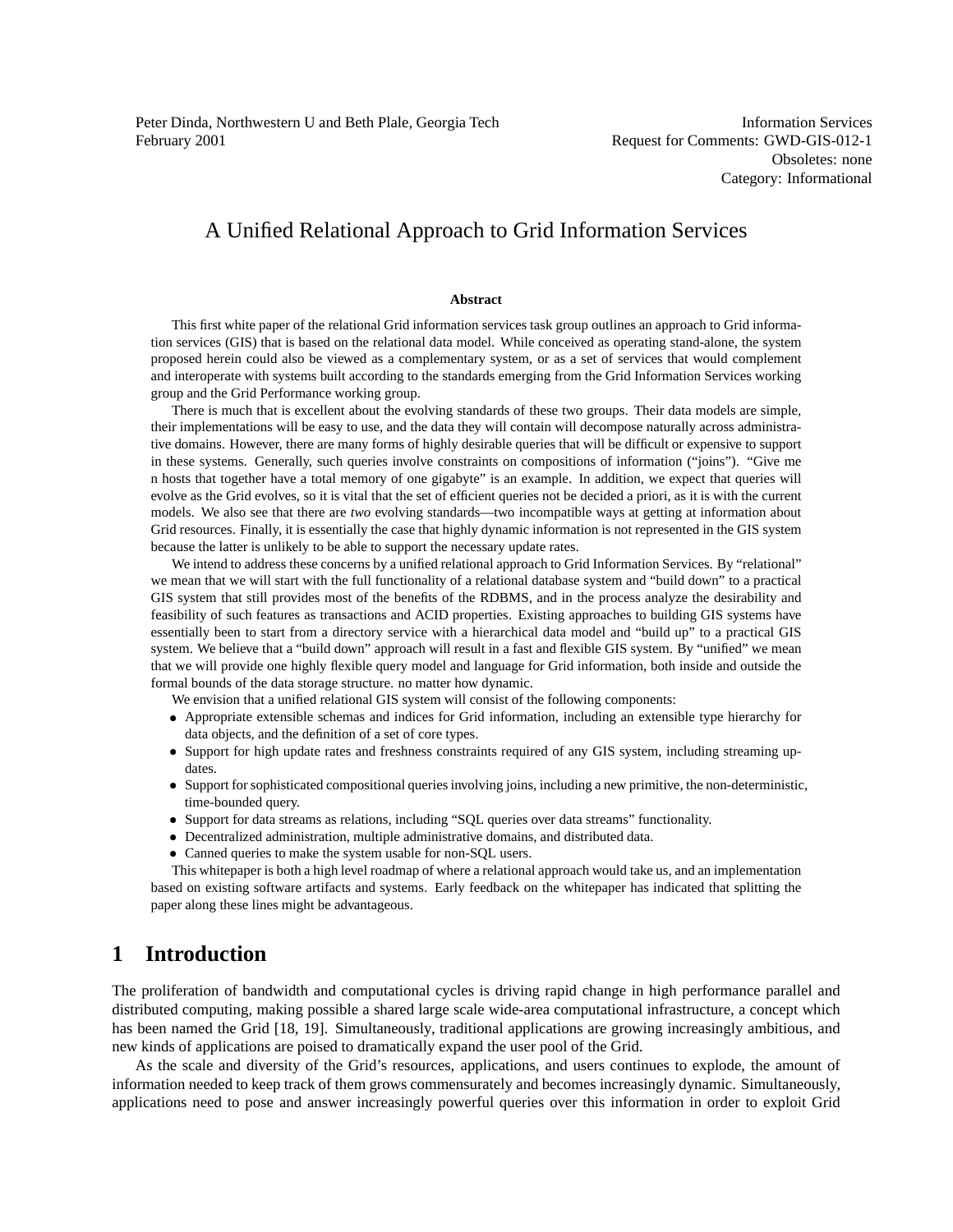| Dinda.Plale   | GIS-WG                                                   | Page: 2       |
|---------------|----------------------------------------------------------|---------------|
| GWD-GIS-012-1 | Unified Relational Approach to Grid Information Services | February 2001 |

resources well and satisfy users. We believe that the rapidly rising tension between these opposing trends demands a new way of managing, updating, and querying Grid information.

We intend to address these trends through a unified relational approach to this important directory services problem. Our approach is unified in that we treat the whole spectrum of Grid information, from static to dynamic, in the same way from the perspective of users and managers. Our approach is relational in that we apply the relational data model to Grid information, and that we leverage existing relational database and transaction processing technology to achieve our goals. We believe that this approach holds the key to meeting the following fundamental requirements for a Grid information service:

- Efficient and scalable support for a large and a rapidly growing number of data objects,
- Elegant representation of complex evolving relationships between data objects,
- High performance support for frequent and complex updates to data objects, their attributes, and their relationships, including for objects that may belong to different administrative domains,
- High performance support for complex and evolving queries on data objects and their relationships, in particular for compositional queries, and
- High performance, integrated support for data streams.

Although our focus is on Grid information, we believe that work in this area will generalize beyond the Grid as other directory services problems face similar trends. We also believe that our approach is complementary to the LDAP approach also under consideration in the Grid Information Systems and Grid Performance working groups. Although we intend to develop our approach independently, we are quite willing to explore ways in which a relational GIS system can interoperate with more traditional directory service models.

### **2 Grid information as a directory service**

"The Grid" was envisioned several years ago as a global compute platform for large-scale applications where typical barriers to using thousands of resources simultaneously, such as administrative domain difficulties, are lowered by community consensus and support for Grid technologies based on open standards [16]. Much of the work of Gridbased computing is done by researchers tied to the Global Grid Forum [19] (Global GF), a community-initiated forum of individual researchers and practitioners. Analogous with the Internet/internet convention, "a grid" (note lowercase) refers to a distributed system that uses Grid standards while not necessarily being a part of "the Grid." Also, we will often refer to "computational grids" or "grid-based computing", by which we mean grids used for computational purposes, as opposed to for other purposes such as data access. This is not intended to be exclusionary, but rather to focus discussion on the kind of grid that we know best. Grid information services are a necessary component of other kinds of grids and grid-based processes.

Grids are necessarily awash in information. Applications must be able to locate data sources and suitable computational nodes on which to run. Schedulers require information about utilization and load in order to make their decisions. The owners of some resources need supply and demand information in order to set prices. Grid information occupies a spectrum: some information is relatively static (host configurations, for example), while other information is quite dynamic (host load, for example). We refer to an item of Grid information as a data object, or object. We intensionally use this general term to avoid too rapidly binding to a specific model of information representation.

A Grid Information Service (GIS) is a directory service that consists of a set of objects, relationships between objects, and systems needed to query and update the objects and relationships. An object describes an entity in the Grid. It has a unique identifier, possibly a timestamp, and a set of attributes. The relationships between objects vary depending on the data model used to structure the objects. A hierarchical (tree) or object-oriented data model makes extensive use of the parent-child ("is-a") relationship. For example, an organization and a person working for the organization are related via a parent-child relationship. The flat-table organization of the relational database management lends itself to stronger reliance on the peer-to-peer ("part-of") relationship between tables. For example, two computers and the network path that connects them are related via a peer-to-peer relationship. An update to the attributes of an object causes the irrecoverable replacement of the existing attribute values.

An object exists in the GIS on behalf of an entity if the entity meets the following four criteria:

- 1. The entity can be described succinctly.
- 2. The entity can be uniquely described by a set of attributes.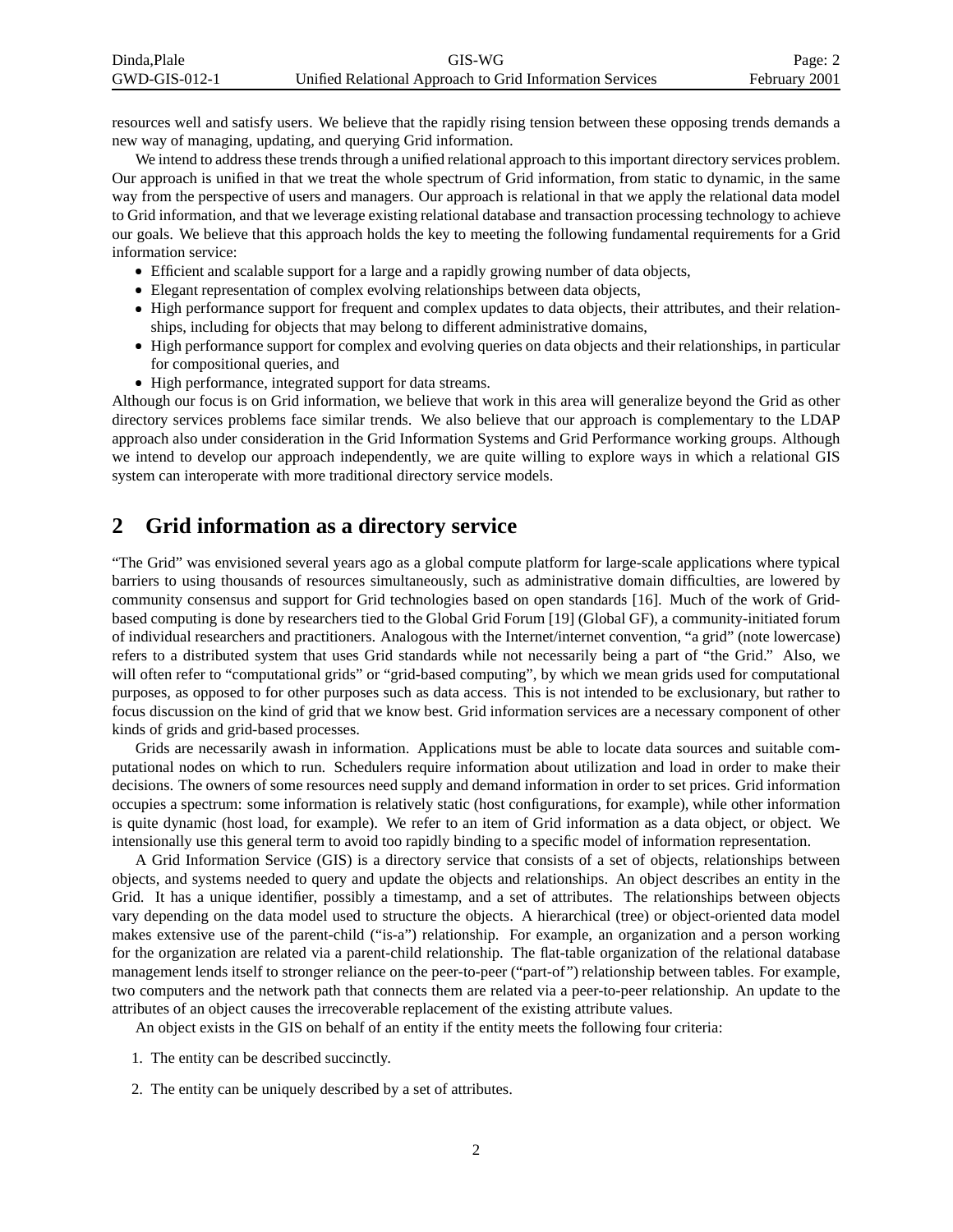| Grid entity             | Description                                                     |
|-------------------------|-----------------------------------------------------------------|
| organizations           | accountable bodies and owners of resources                      |
| people                  | resource administrators, resource providers, GIS administrators |
| compute resources       | memory, CPU information, cache, benchmark results, heart-       |
|                         | beat, boot time, number of users, load                          |
| communication resources | link capacity, switch capacity, error rate, drop rate           |
| software packages       | BLAS, LAPACK, etc.                                              |
| event producers         | generators of event streams                                     |
| event channels          | propagators of event streams                                    |
| event dictionaries      | databases of commonly used event types                          |
| instruments             | radar systems, telescopes, etc.                                 |
| network paths           | available bandwidth and expected latency                        |
| network topologies      | hosts, switches, routers                                        |
| wireless devices        | wireless hosts, wavepoints, cells, etc.                         |
| virtual organizations   | groups of collaborators                                         |
| $\cdots$                |                                                                 |

Figure 1: Non-exhaustive list of Grid entities with data objects in GIS.

- 3. The entity is long lasting.
- 4. The entity has value to the broader computational grid community.

The first criterion assures the object is useful, that it actually captures key attributes about an entity in the computational grid, that a user of the GIS can figure out what it is. The second criterion assures that the user can distinguish between entities with similar properties. In combination, these criteria assure that a user can intelligently select one entity or group of entities over another. By the third criterion, we mean that we only capture entities that persist beyond the lifetime of any one application. It is important to note, however, that the properties of an object may change very frequently. For example, a host is an entity for which we would include an object in the GIS. However, the "load" property of that object may change very frequently. The final criterion ensures that the entity represented in the information service provides value to more than one application. Many Grid entities meet these criteria and a number of specific entities already either exist or have been proposed. These are listed in Figure 1.

Although the criteria described above seem oriented to defining exclusion, they more importantly define inclusion as well. Any describable, unique entity that has lasting value to the broader computational grid community should be represented in the GIS. This inclusion is irrespective of qualities like frequent update rate that might hinder performance of some implementations. Unfortunately, the limitations of the directory services systems upon which current GIS systems are based make it difficult to achieve this ideal.

# **3 The needs of Grid applications**

Although there are many consumers of Grid information, it is parallel and distributed applications and the software systems that map them to the Grid that make the most demands of the GIS. In the following, we'll talk about these demands in the context of traditional parallel and distributed scientific and business applications, non-traditional interactive applications, and other Grid software systems such as schedulers and prediction services. In effect, the following presents a series of use-cases that are ill-served by existing GIS systems and for which we believe a relational GIS system is more appropriate.

### **3.1 Traditional parallel applications**

Grid-based computing allows scientists to attack far larger problems than could be addressed on traditional supercomputers or clusters. Their applications must exploit parallelism, partitioning their tasks or data and mapping them to Grid resources. Deciding how to do so requires detailed information about these resources, their connectivity, and their load.

Consider even a simple, but commonplace data decomposition problem in data-parallel SPMD programs—how to partition the rows of a matrix into blocks, and then assign those blocks to processors so that computation done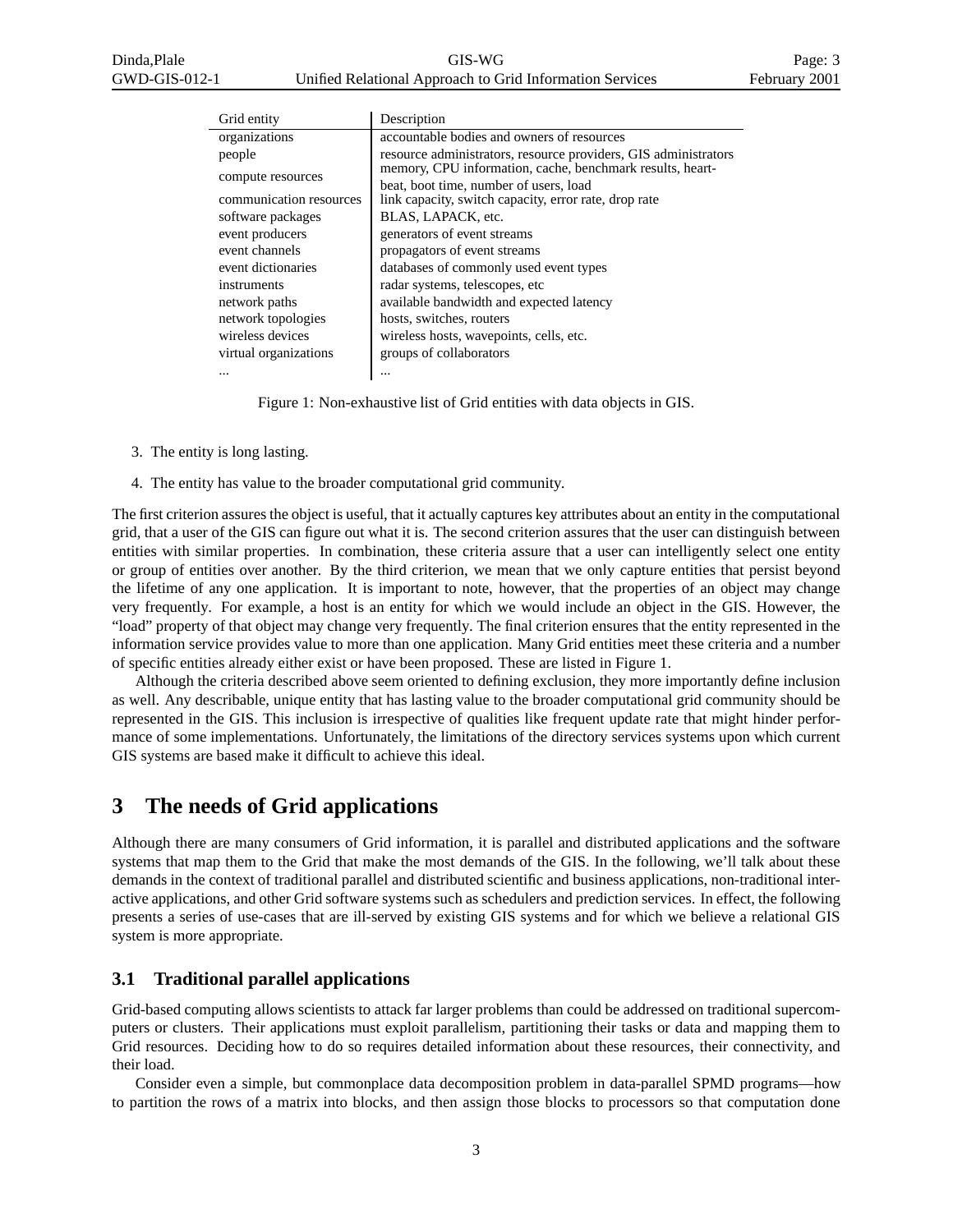| Dinda.Plale     | GIS-WG                                                   | Page: 4       |
|-----------------|----------------------------------------------------------|---------------|
| $GWD-GIS-012-1$ | Unified Relational Approach to Grid Information Services | February 2001 |

on the matrix according to the owner-computes rule will achieve high levels of speedup. On a dedicated parallel machine or cluster, the static properties of the resources that are needed to solve this problem are known implicitly—the programmer knows what processors the cluster uses and the topology and capabilities of its communication network. The dynamic properties of the resources are a non-issue in a dedicated cluster. On a non-dedicated cluster, life is more complex, but still, the scope of the information that is needed is limited.

On a computational grid, the static properties of the compute and communications resources are not implicit, and their dynamic properties usually necessitate run-time adaptation. Both to initially map itself onto the grid, and then to adapt its behavior as it runs, the application needs detailed information about these resources. Furthermore, it is generally not interested in individual resources per se, but rather in compositions of them. For example, if it has been coded to run on four processors, then, at startup, it will want to say things such as "find me a set of four unique hosts which in total have between 0.5 and 1 GB of memory and which are connected by network paths that can provide at least 2 MB/s of bandwidth with no more than 100 milliseconds of latency." As it runs, it will want to say things such as "tell me when the load on any one of these four hosts is at least 25% different from the average across all the machines" so that it can trigger a load balancing step when this occurs.

There are three things to notice from this example. First, the application's queries compose information about multiple resources (data objects in the GIS) in unique, application-specific ways. Second, the data objects on which the queries depend are dynamic to different degrees. Host memory changes more slowly than upgrades to network paths, while host load fluctuates far more quickly than either. The implication is that some data objects in the GIS will be updated quite frequently. Finally, this application needs to query information streams (*e.g.*, for host load values) in addition to information in a database. None of these requirements interacts well with the directory service systems upon which current GIS systems are based.

#### **3.2 Traditional distributed applications**

At first glance, it may appear traditional distributed applications (those based on distributed transactions, RPC, and/or virtual synchrony) place less stringent demands on a GIS system. It might appear, for example, that without parallelism, the need for compositional queries is ameliorated. However, this is not the case—in fact, traditional distributed applications also place stringent demands on GIS.

In the same manner as a task-parallel parallel application, a workflow-style distributed application needs to create a virtual datapath for requests on top of the grid's resources. This induces a mapping process very similar to what we discussed above. The application will ask such things as "find me four processors such that if I map my datapath onto them in this manner then I can achieve a throughput of n requests per second while still keeping the latency below 10 seconds." Of course, the application must be able to predict its performance on each of the processors, a non-trivial problem to be sure. A detailed compositional query is not sufficient for success, but it is necessary.

#### **3.3 Non-traditional applications**

Non-traditional applications, especially those that have interactivity demands that can be expressed as real-time constraints, are emerging to take advantage of the explosion of resources provided by grid-based computing. Examples of these include interactive scientific visualization, distributed laboratories, and computer-aided design. These applications are composed of interacting programs, actuators, sensors, remote data sources, and distributed users and typically have high I/O or computation demands necessitating the inclusion of at least one high-end computational resource such as an SMP-node cluster.

One such application is CMU's Dv [2, 26], a framework for constructing interactive scientific visualizations for wide-area environments. The Dv programmer can trivially (almost mechanically) transform a sequential C++ vtk (vtk [38] is an extremely popular toolkit for building visualizations) program into a Dv program. The logical view of a Dv program is as a flowgraph. When the user requests that some region of interest in a remote database be transformed via the flowgraph to a display on his workstation, an "active frame" is sent to the remote database. Embedded in the active frame is the code that implements the flowgraph, and a scheduler that knows how to assign nodes on the flowgraph to hosts in the Grid. The active frame reads the region of interest from the database, and then propagates back to the user, executing flowgraph nodes and reevaluating its schedule as each flowgraph node is executed. The goal of the scheduler is to choose where to execute the flowgraph nodes such that and end-to-end deadline can be met with high probability.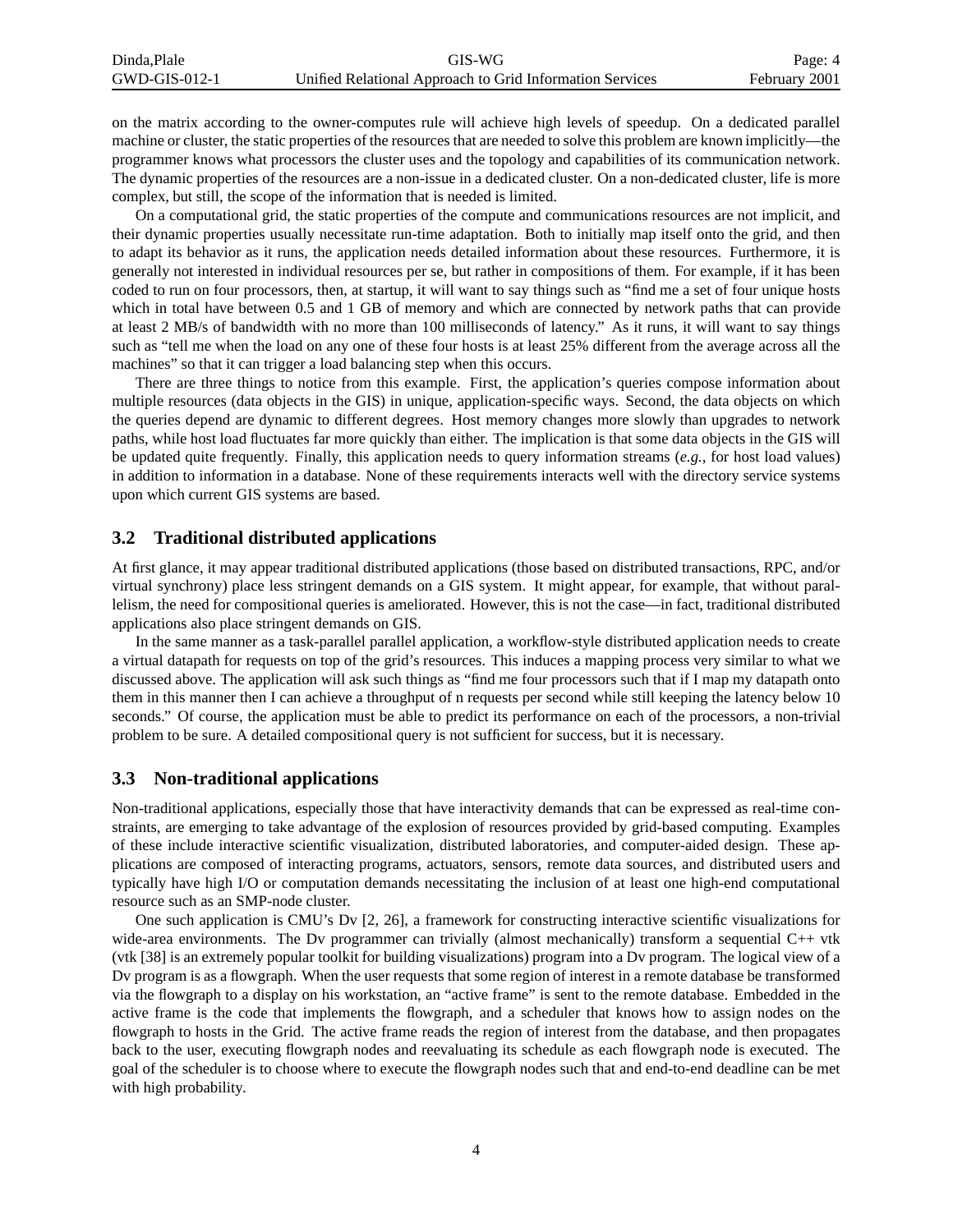

Figure 2: RPS system: (a) conceptual view, (b) constellation of components that must be managed.

Many kinds of schedulers are possible in Dv. Indeed, the framework was designed to make it easy to evaluate different schedulers. With a static scheduler, one that makes all decisions at instantiation time, the GIS needs are similar to those of the workflow-style applications discussed above. With a highly dynamic scheduler, one that reevaluates the schedule on each hop of the active frame, stream-oriented information on multiple hosts, much like in the loadbalancing data-parallel program described above, is needed. We have also explored predictive real-time schedulers, which require that we be able to find prediction pipelines, as described below.

Beyond visualization, the global connectivity of grid-based computing has made possible "distributed laboratories" [33] where scientists collaborate by joint control of scientific instruments, such as computer models, used during investigation. Achieving real-time behavior on computational grids is even more critical when physical instruments are involved, and it induces the same requirements for GIS systems.

#### **3.4 Other Grid software systems**

In addition to querying them directly, applications also rely on GIS systems indirectly, making use of other Grid software that uses GIS. We give two important examples here: systems that provide a view on highly dynamic Grid information that is not within the purview of GIS, and schedulers that map applications to Grid resources, both within individual sites and across them.

Some important grid information does not fall within the model we introduced in Section 2, either because it is too ephemeral or is of interest only to a small set of applications at any one time. Furthermore, some information is exceedingly fine grain and thus very difficult to incorporate into any GIS system. A number of systems have been proposed or developed to provide this information, including NWS [46], RPS [12], and Remos [27]. Currently, the Grid Performance Working Group [21] is attempting to create standards so that such systems can interoperate.

While the data generated by these systems may not be in the domain of the GIS, the structure and location(s) of their instances often is. For example, RPS is a system that provides time-series predictions of fine-grain measurement streams. While RPS is conceptually quite simple (See Figure 2(a)), it is designed to be highly flexible in terms of where its components run and how they communicate. When configured to predict (for example) the load on a host, the components form a "prediction pipeline" such as can be seen in Figure 2(b). Each component (box) in the figure can be run on a different host, and each communication path (arrow) can use a different underlying protocol. This flexibility is important because the costs of measurement and prediction vary widely with the resource being monitored, making it absolutely necessary to be able to say (for example) "run the (expensive) predictor on *that* machine."

With this flexibility comes the need to manage these constellations of components and their relationships. This task is clearly within the purview of a GIS system. RPS is not alone in its needs. Remos and NWS also need to manage large numbers of components with complex relationships.

Grid schedulers are perhaps the most common interface that applications have and will have to the Grid. To do their work of mapping applications to Grid resources, Grid schedulers generate frequent and complex queries over diverse resources. At least one Grid scheduling researcher has taken it upon herself to develop a system, GridSearcher,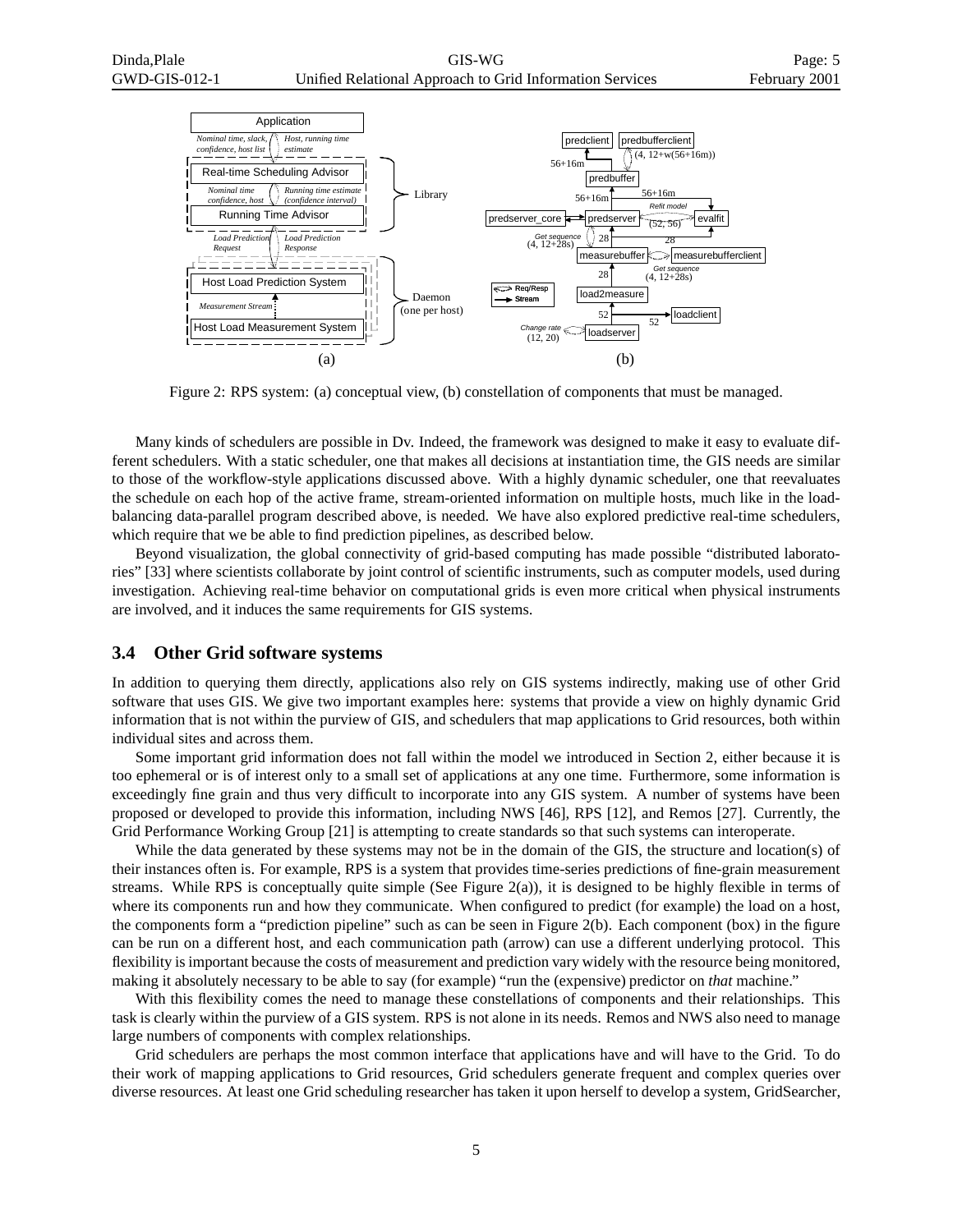that can answer a small subset of such queries by basically providing extra database functionality over an existing GIS system that provides no such functionality [37].

### **3.5 Resource owners**

The owner of a supercomputer, fast network path, software library, dataset, or other resource must be able to advertise the resource to potential consumers. This is true regardless of the economic model (or lack thereof) placed on Grid resources. Furthermore, he must be able to quickly update the description of his resource, regardless of administrative domain. Indeed, the more accurate and up-to-date the description of the resource, the more likely the resource is to be used by others. Conversely, the better the picture one has of competing resources, the more able one is to quickly adjust to changing market realities. Finally, the resource owner must be able to control access to and even visibility of the resource depending on the prospective user.

### **4 Limitations of current directory services**

As current GIS systems [15] and proposals [20] are layered on top of general purpose directory services systems, it is important for the reader to understand the limitations of these systems and how they affect what a GIS system can do for applications and other consumers of Grid information.

Traditionally, directories were employed to manage descriptive information about relatively static objects, ranging from hostname/IP-address mappings to the office locations and telephone numbers of company employees. The data in directory services today is frequently accessed but rarely updated. The storage model is typically hierarchical, that is, data objects are related to their "parent" objects. A path exists from the root object to each leaf object. We again intensionally use the general term "data object" to avoid too rapidly binding to a specific model of information. A data object in a hierarchical model is a relative path, beginning with possibly a non-root node, and a terminating node. In an object-oriented model, it is an object accessed via some path. In a relational model, it is a row of a table. Commonly used wide-area directory standards include the X.500 Directory Service [43], Lightweight Directory Access Protocol [32], Internet's Domain Name System(DNS) [3] and DEC's Global Name Service (GNS) [25]. More recent proposals include Intentional Naming Systems [1] and Active Names [44].

As Grid resources and applications evolve, they are placing increasing demands on directory services, demands that current directory services are not equipped to handle. These demands take the following five forms.

- 1. Rapidly growing numbers of data objects.
- 2. Increasingly complex relationships among data objects.
- 3. Increasingly frequent updates to objects and their relationships (i.e., more "dynamic objects".)
- 4. Rapidly escalating demand for sophisticated queries, especially over related objects.
- 5. Growing interest in querying data streams.

Given the inclusion criteria for Grid entities that we laid out in Section 2 and the rapid growth of interest in Grid computing, it is clear that the number of data objects is exploding. Furthermore, the success of systems like Globus [17], as well as ad hoc large scale computational efforts such as DESCHALL [7] and SETI@HOME [41] suggest that the Grid (and thus the number of objects in the GIS) is poised for even more rapid expansion. Economics are also beginning to come into play, for example, in such systems as Legion [22]. The efficiency of a computational economy, regardless of whether follows a traditional model [45, 5] or the currently-in-vogue "gift economy" model [36] is strongly dependent on the quality and quantity of information that the GIS system can offer. Traditional directory services are not designed to support such large datasets. Perhaps the largest of these systems, DNS, contains only about a hundred million host objects, each with one attribute (their IP address). By our criteria, a GIS should support queries over many more attributes of each host, as well as over the network paths that connect them.

As the number of objects stored in the GIS grows, the relationships between them also grow in complexity, and new relationships are found to have value and therefore must be represented. For example, it has been shown that link-level information about networks, which can be collected scalably and efficiently, can be composed into good estimates of path-level characteristics that themselves can not be collected scalably or efficiently [28]. This introduces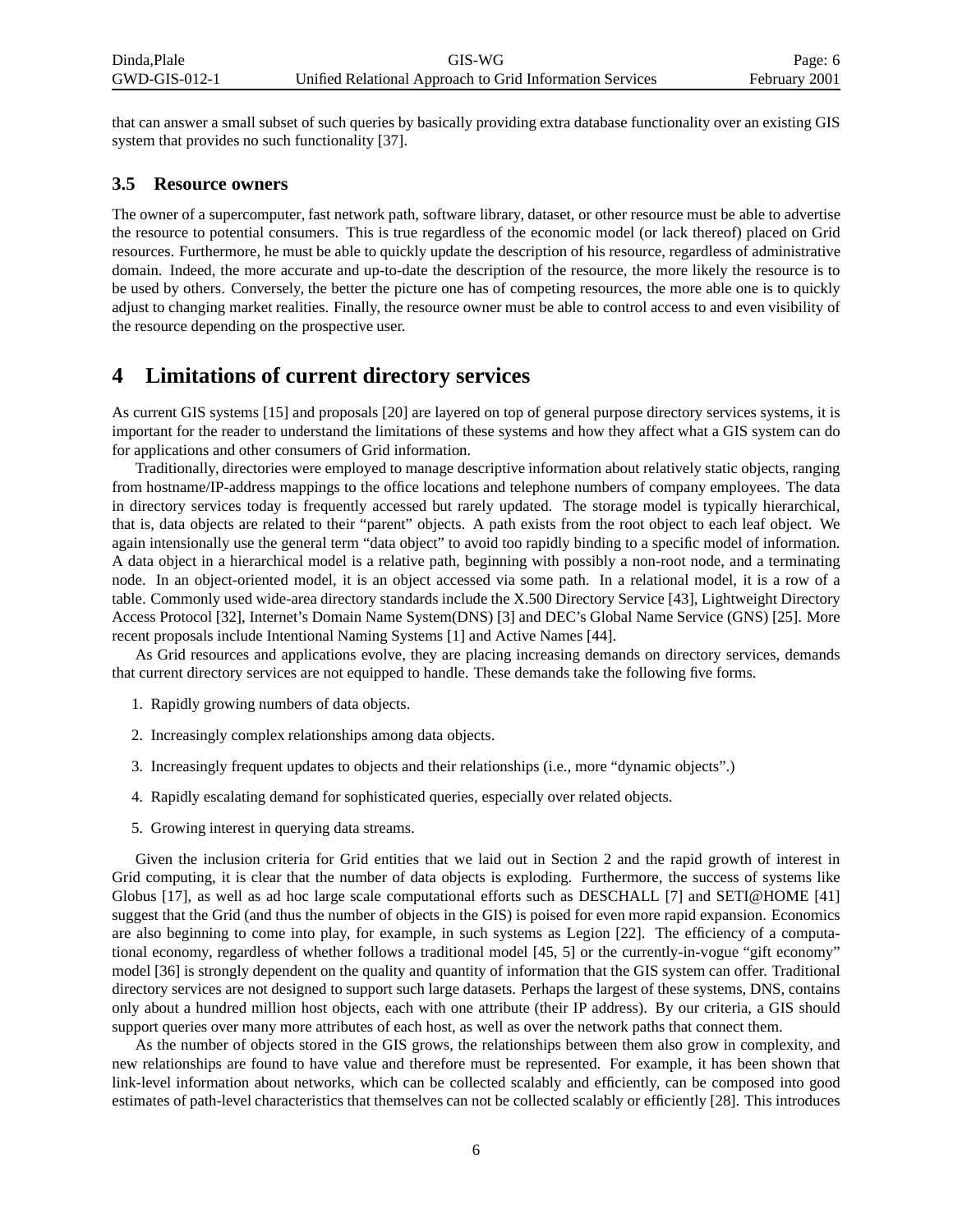| Dinda.Plale     | GIS-WG                                                   | Page: 7       |
|-----------------|----------------------------------------------------------|---------------|
| $GWD-GIS-012-1$ | Unified Relational Approach to Grid Information Services | February 2001 |

a new, extremely important relationship that links objects in the GIS. Other such relationships may appear as research continues. Unfortunately, most directory services support only the hierarchical model, which means that the GIS designer must decide which relationships are important early and encode them as an explicit link in the data model. Woe to the GIS designer who is not prescient, because modifying a schema after-the-fact can be broadly disruptive.

Updates to Grid data objects are becoming increasingly frequent both because there are simply more data objects (and relationships) and because more and more dynamic kinds of data are being introduced. The update frequency of data objects must be determined by the needs of applications—within the limits of what the directory service can support. We anticipate that frequently updated, or dynamic objects, will eventually form the majority of objects a GIS system handles. Unfortunately, the existing directory services (i.e., LDAP v3 [32]) are well known to perform poorly in the presence of frequent updates.

A related problem with using existing directory services as the basis of GIS systems is their limited and restrictive query language: the language is procedural, lacks sophisticated processing semantics, and requires that the user have explicit knowledge of the tree structure. First, a procedural query language embodies an execution order in the query, whereas a declarative query language, such as SQL, states *what* is to be retrieved but leaves the *how* up to the query engine. Thus significant gains in query efficiency via query optimization can be realized by the latter that are denied to the former. Second, users of the GIS will increasingly require more sophisticated queries that extract data from over the entire data domain. Hierarchical query languages lack the ability to do such sophisticated processing on the data. Key are the need to join tables on a user specified condition, and perform an aggregate computation over the results. Placing the onus of processing complex query results (i.e., a join) on a user seems to be an unnecessary throwback to an earlier time. Finally, the user must have explicit knowledge of the structure of the tree. The syntax of an LDAP-style query language requires that the user state the starting, or top-most, node of a query's domain (*i.e.* search space). The attributes appearing in the query must stated in terms of a pathname relative to that starting node. Writing accurate queries becomes difficult, and changes to the tree topology can have a broad and costly impact on users.

Existing directory services also do not provide support for data streams, a type of data that we expect will become increasingly common as the Grid evolves. For example, as networks improve, Grid schedulers will probably want to schedule smaller and smaller units of work. To decide where to place that work, they will make use of increasingly dynamic information, including such information as prediction streams for RPS-like systems. Why should the scheduler developer have to deal with an entirely different data model and query model for such stream data? We believe that data streams should be unified with other Grid information to the greatest extent possible when the meet the inclusion criteria we outlined previously.

### **5 Proposed approach**

At the highest level of abstraction, our plan is to investigate and build Grid information services that meet the application needs and avoid the limitations that we laid out earlier. We intend to do so by using a different starting point. Instead of starting with commodity directory services and "working our way up" to a GIS system, we will start with a full-strength commodity relational database system and "work our way down" to a practical GIS system that can better meet the needs of applications than extant systems and proposals. We believe that doing so, while challenging, is entirely feasible and will furthermore lead to research results that will generalize beyond GIS.

#### **5.1 Prototype system**

We will begin by implementing a proof-of-concept GIS system that is based on a scalable commodity relational database management system (RDBMS) that supports transactions and distribution of data. At this point, we believe this will likely be Oracle. However, neither our design or our research are specific to the underlying RDBMS system. The system we build will provide the basis for trying out our research results in practice.

By building on a powerful database system, we will be starting on the traditional database high ground, only shunning features when absolutely necessary. In particular, we shall start with the following features.

- Full ACID properties.
	- Atomicity: Updates are all-or-nothing (transactions).
	- Consistency: The integrity of data and relationships is always preserved. The database is transformed from one valid state to another.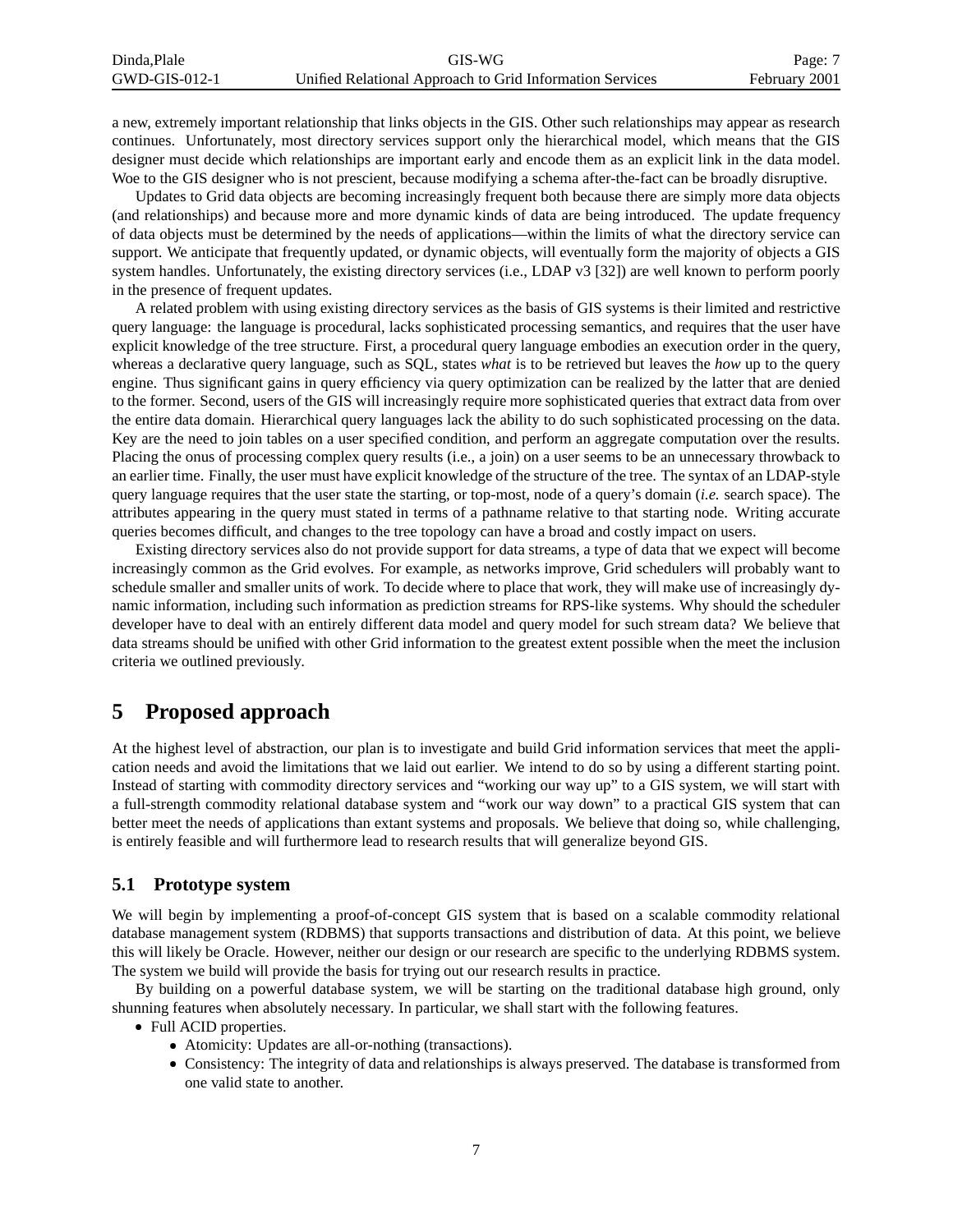GIS-WG Unified Relational Approach to Grid Information Services



Figure 3: Schema and queries: (a) a schema for hosts, switches, network properties, and RPS-like software, (b) a simple deterministic query that finds all sources of load information on a particular host, and (c) a time-bounded non-deterministic query using a heuristic.

- Isolation: Queries and updates see a consistent picture of the database, independent of other queries and updates.
- Durability: Committed transactions are permanent.
- Full SQL query support: Queries are written using the expressiveness of the full relational calculus (arbitrary set operations, to a first approximation).
- Efficient query optimization and evaluation: queries are planned and evaluated as efficiently as possible.
- Scalability to extremely large transaction processing environments.
- Support for distributed databases.

In support of the last point, we plan to replicate the prototype system at least once. At the present time, we have a small Oracle system described in the following section and in the appendix.

#### **5.2 A schema and indices for Grid information**

The focus of this part of our work will be to work out a suitable schema for representing computational grid data, as well as a reasonable set of indices to make common queries fast. Designing the schema will require thoughtful consideration to current Grid resources and how they are evolving. Fortunately, as we are both members of the Grid Forum, we are well poised to answer the questions that arise here.

A tentative schema is presented in Figure 3(a). The appendix provides a detailed description of this schema, as well as of the system and RDBMS software on which it is currently implemented. This schema was initially developed to support the management of RPS components for host load and network bandwidth prediction. We are not wedded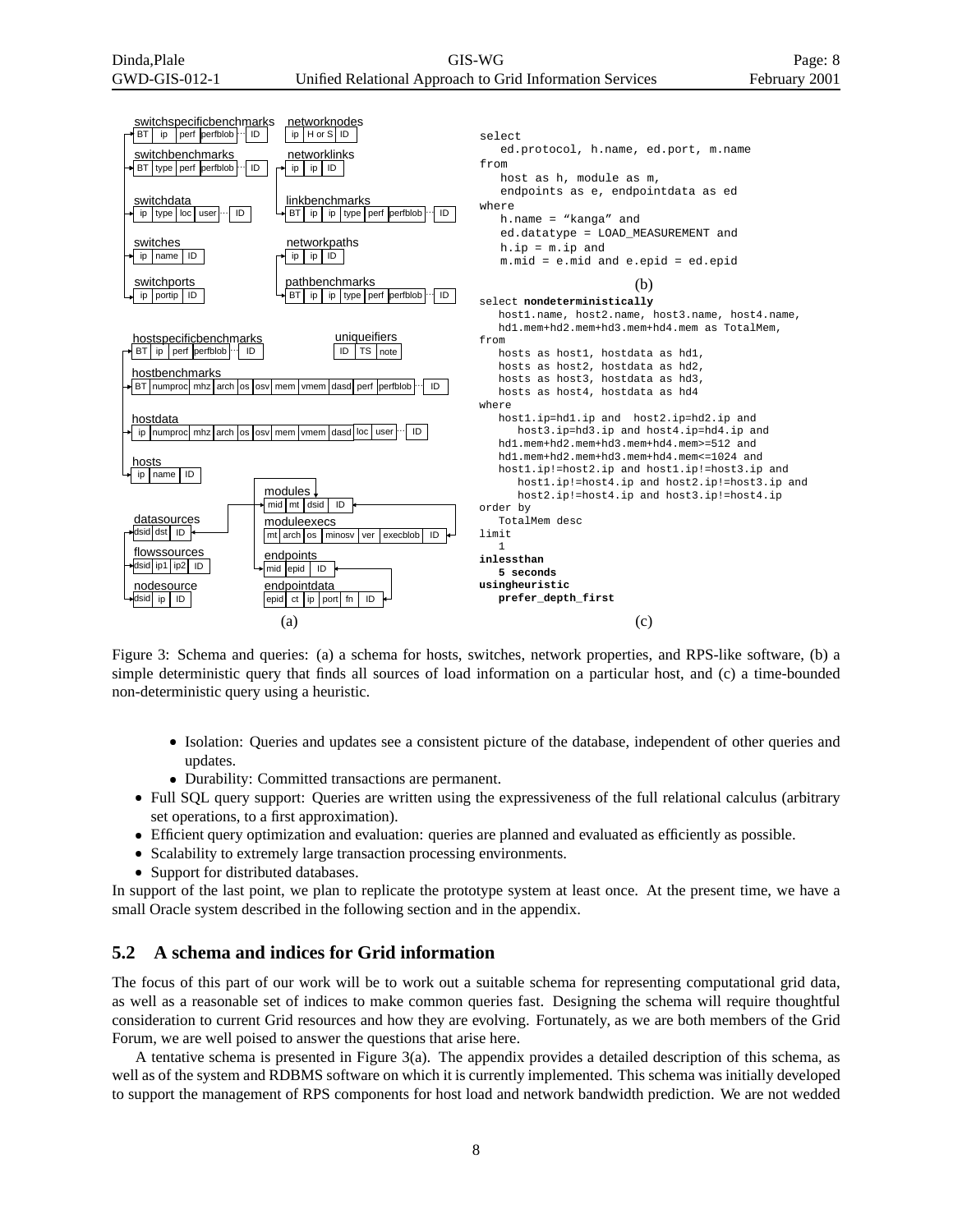| Dinda.Plale     | GIS-WG                                                   | Page: 9       |
|-----------------|----------------------------------------------------------|---------------|
| $GWD-GIS-012-1$ | Unified Relational Approach to Grid Information Services | February 2001 |

to this schema. We present it to make specific our discussion and to provide the basis for examples. The schema structures information about hosts, network switches, as well as software systems composed out of RPS components. This schema is, at this point, only a design study. Figure 3(b) shows an example query on the schema. The query is trying to find all sources of load information for the host kanga. This is an example of what we call *deterministic query*. Figure 3(c) shows a *time-bounded non-deterministic query*, one of focuses of our approach. We will discuss this further in a later section, but we note here that it is very important to our goal of making it practical to use an RDBMS as the basis for a GIS system.

With the schema in place, we plan to populate the database using data available from Globus MDS, NWS, RPS, Remos, and other sources. We also plan to examine the queries and updates typically provided to these systems, as well as to test the demand for more sophisticated queries in the Grid community. The goal is to develop a set of benchmark queries and updates, or, ideally, a workload generator for the system. Based on the benchmarks or the workload generator, we will develop a set of appropriate indices for the schema. Depending on the nature of queries, we may also develop a system that automatically chooses appropriate indices to generate given different constraints on resource, etc. Once we have the baseline RDBMS-based GIS system, schema, data, and indices, we will investigate the scalability of the system, comparing it to the more common LDAP-based systems and proposals. We envision four levels of scaling: lab, department, school, and multi-site.

#### **5.3 Type hierarchy**

The relational data model provides only primitive data types (column types) such as integers, strings, and blobs. More complex types are produced by creating relations between these types, either implicitly (rows) or explicitly (via set operations). While this lets us build arbitrarily complex types (and provides a mechanism for type extensibility we can add new columns to tables), the types are all implicit. We intend to provide a mechanism for making types explicit, even for primitive data. The tentative schema discussed above already has some support for this, in that rows or columns have explicit type tags.

Defining the types and their relationships, as well as providing a community-based process for extending types is one aspect of our plan that overlaps considerably with the Grid Information Services and Grid Performance working groups. At this point, we believe that we can use and help define the hierarchical types being defined in these groups.

#### **5.4 Dynamic objects**

As noted earlier, a principle challenge to GIS systems is the rapid growth in the number and frequency of updates to objects in the database. We plan to empirically study supportable update rates for the relational implementation compared to a hierarchical implementation. We also plan to study how an RDBMS-based GIS system can support higher update rates. At this point, we believe that many updates will come in the form of streams, and that we ought to be able to exploit this stream nature to achieve higher update rates. How this approach might interact with transactions is an open question.

Updating the GIS is the process of changing the attributes of one or more objects. In the remainder of this section, we shall limit our discussion to updates to a single object. It is important to note, however, that atomic update to multiple objects demands transactional properties; these complex update transactions have the potential to drastically slow the system. We intend to expand the investigation described below to explore the tradeoffs between transactions and update rates. We categorize the entities represented in the GIS according to the how frequently their attributes change and according to the timeliness properties needed of their attribute data. At this point, we believe there are essentially two categories: stable grid entities, and dynamic grid entities.

Stable grid entities are major resources, such as compute engines, organizations, etc. These entities are very longlived, changes to their attributes are infrequent. and changes in their attributes can be propagated relatively slowly. For instance, additional memory is added to a supercomputer quite infrequently. When memory is added, that information need not be propagated to consumers as rapidly as other information for scheduling based on available memory is likely to occur only over relatively long timescales. Updates to the objects of stable entities and propagation of those updates in a distributed database system can be thus be done at a lower priority than updates to objects that change more frequently or require more rapid dissemination of their changes. Also, from a user interface point of view, these updates can probably be accomplished relatively simply via a "canned" or interactive program or script.

Dynamic grid objects, on the other hand, have either more frequent updates or require more rapid dissemination of their changes. As an extreme example, consider a network path: the end-to-end path between two machines clearly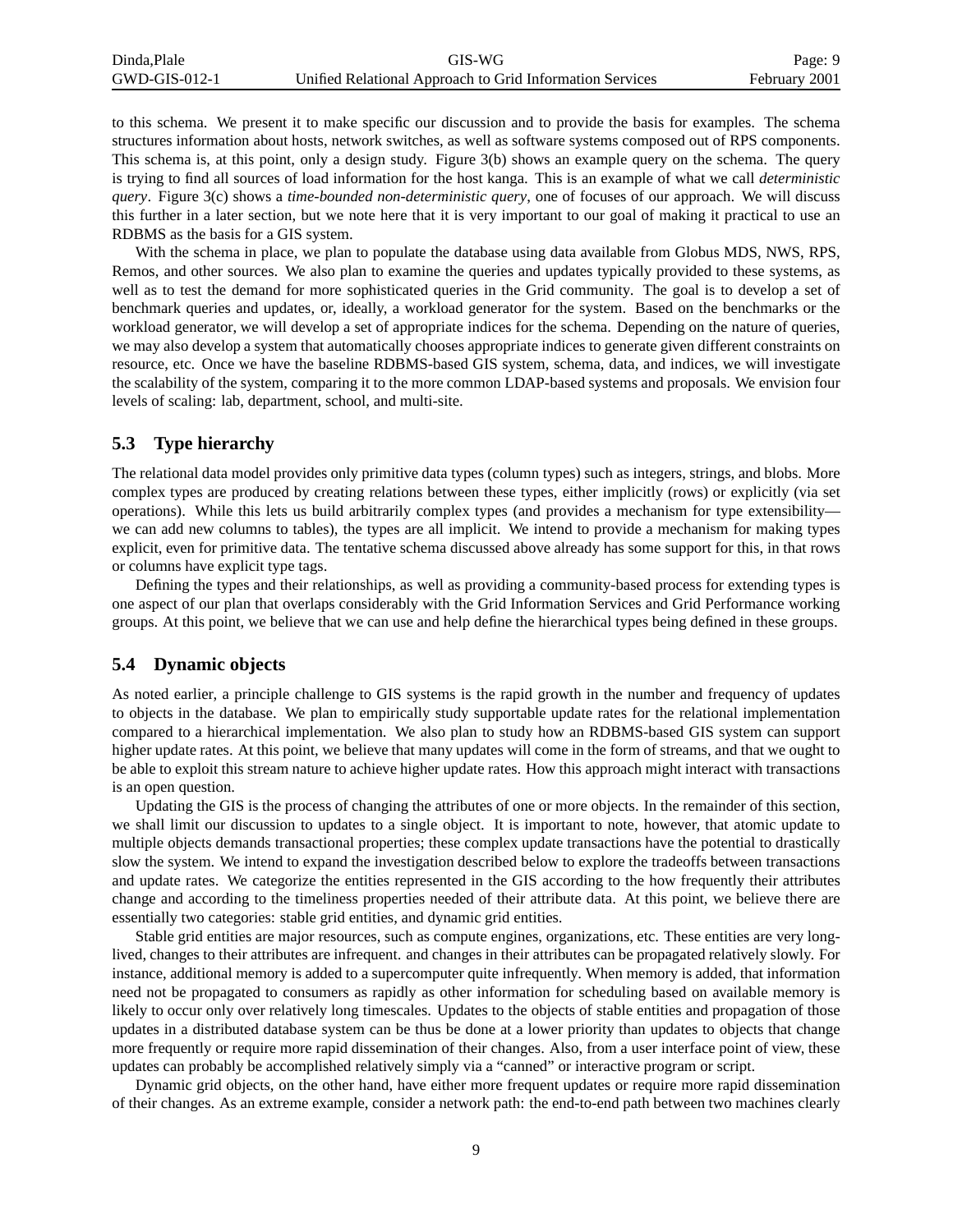| Dinda.Plale     | GIS-WG                                                   | Page: $10$    |
|-----------------|----------------------------------------------------------|---------------|
| $GWD-GIS-012-1$ | Unified Relational Approach to Grid Information Services | February 2001 |

meets the criteria for inclusion in the GIS as it is of interest to a broad set of users and the choice of one path over another can have significant performance implications. Relevant path attributes might include current bandwidth and predicted bandwidth, both values could see updates with a frequency matching the entities' ability to generate new values: on the order of milliseconds. Furthermore, a program is not interested in stale updates of network information, even if those updates come at a high frequency. The GIS must assure that updates are rapidly propagated to consumers.

We posit that the total number of highly dynamic objects will far exceed the number of stable objects and the rate of update to these objects must be flexible to meet the needs of the timeliness of the data contained in the attributes. A delay of 12 hours in updating the availability of LAPACK on a machine is far less a sin than is a 15 min. delay in updating the current bandwidth of a network path. Based on this supposition, we maintain the following.

- The updating mechanisms supported by GIS must go beyond hand-coded programs or scripts.
- Because of the projected number of dynamic objects, updates to objects must be pushed to the GIS, not pulled by GIS.
- The GIS must be prepared to push updates to consumers, or at least provide trigger conditions.
- The GIS must impose limits on the rate at which data is pushed to it. Too frequent updates will result in stale data being provided to applications.
- Processing to filter update messages to reduce update frequency must be done upstream of the GIS.
- The GIS could benefit from the CORBA-like event stream model proposed by the Grid Performance Working. The publish/subscribe model inherent in event channels could be used to allow GIS to selectively subscribe to the event channels of producers publishing update messages.

With the schema in place, we will explore how to support dynamic objects well. We intend to begin by explaining and quantifying the tension between the user's need for timely data and the realistic update rates that a GIS can handle. We plan to study this tension not only in the context of our RDBMS-based system, but also in the context of a traditional LDAP-based system. This is an important comparison as directory services of the future need to support higher update rates and though LDAP is known to suffer poor performance under frequent updates [39] and it has been shown in [4] that a relational database can be tuned to attain very good performance at extremely high update rates, the apples-to-apples comparison will provide invaluable insight to the Grid community.

We will extend the services provided by our prototype system to include support for updating dynamic objects. We envision a service based on data streams implemented on top of an event-channel communication infrastructure. We anticipate that some changes to the schema language (how to describe a schema such as that of Figure 3(a) to a database system) will be required to express the update frequency of dynamic objects. We will test our work by scaling our prototype database to realistic grid computing workloads to determine realistic upper bounds on input processing.

#### **5.5 Time-bounded non-deterministic queries with optional heuristics**

The nature of GIS queries will be somewhat different from that of more commonplace queries in relational database systems. In particular, we expect that GIS queries will require joins over numerous tables at distributed locations. This has the potential for introducing serious performance problems, both for particular queries and also for the GIS as a whole. However, the nature of the answers that GIS queriers require is also different.

Our plan is to exploit these different properties to achieve efficiency both from the point of view of the system and the user. There will be frequent occasions when a GIS user will be more interested in a timely response than in seeing all the results from a query. Similarly, there will be many times when the GIS system is overburdened and can not permit a query to continue, but would prefer not to dispose of the results it has computed thus far. To capture these user constraints and system limits, we plan to extend the query model. Our extension is quite simple: we will permit the database to respond to a query non-deterministically in exchange for a deadline on the search process.

A typical GIS user will probably be less interested in getting all the answers from a query than in getting an answer within a limited time. The problem is how to express these constraints. We plan to extend the SQL query model and select statement to do so. First, we will allow the user to state that a query is non-deterministic. This means that the database is permitted to return any subset of the full query results. The second extension is to introduce a time bound, an upper limit on how much time the database should work in constructing its non-deterministic answer. The final extension is to allow the user to specify an optional search heuristic. The search heuristic and non-determinism are not intended to be at loggerheads—the heuristic may only guide search, the system may still return different results each time a query is issued with the same heuristic. Figure 3(c) shows an example of a query that uses all of these extensions. We will also permit the system to return partial results for a deterministic query, as long as it makes it clear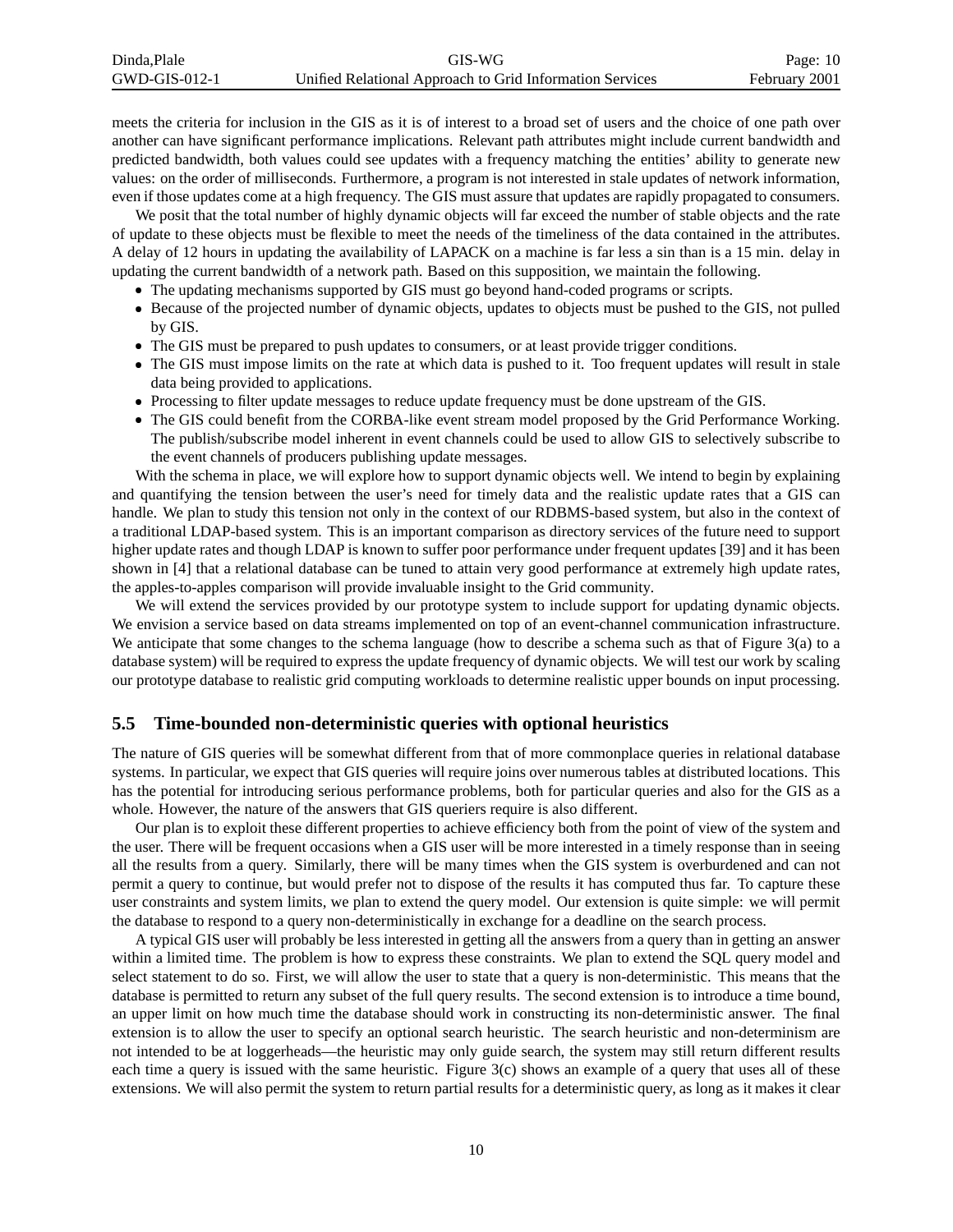| Dinda.Plale     | GIS-WG                                                   | Page: 11      |
|-----------------|----------------------------------------------------------|---------------|
| $GWD-GIS-012-1$ | Unified Relational Approach to Grid Information Services | February 2001 |

to the user that his deterministic query has been downgraded to a time-bounded non-deterministic query.

The result of a time-bounded non-deterministic query is a non-deterministic subset of the full query results that would have been returned had the query been allowed to run its duration. The subset could be a random sample, or it could reflect preferences provided by the user. The declarative nature of SQL is an important enabler for this research in that it describes what is wanted, and not how to find it. We believe that time-bounded non-deterministic queries can be implemented as heuristically-guided stochastic search on top of an existing database system. While work has been done in the database community on returning partial results, particularly in extending SQL to enable query writers to explicitly limit the cardinality of a result [6], to "get some answers quickly, and perhaps more later" [42], and to do statistical random sampling of databases [31], we are sure that by focusing on the specific needs of GIS systems and users, we can produce specific solutions that provide better performance and more flexibility with less overhead.

It is important to note that we are not promising a solution applicable to database query processing in general, but rather to specific query problems that arise in the context of applying database technology to the specific application of a GIS system. In addition to the need for time-bounded queries, query processing for GIS systems differs radically from typical databases in the query cost metric used to measure the performance of the query processing. Whereas in a typical database, the cost metric is to minimize the total cost (CPU and I/O cost), in a GIS system we further must minimize or bound the bandwidth consumed, and the response time to the user.

We believe that these extensions can be done without modification to the underlying RDBMS system, as many of these systems already provide support for randomness. We envision a re-writing stage in which queries in our extended SQL will be transformed into (perhaps much larger) queries in ANSI SQL.

### **5.6 Unified query model**

There are times when information is needed from entities that either fail to meet the criteria for inclusion in a GIS system, or else whose inclusion appears impractical. Data streams, a prominent example, are a commonly occurring grid entity that does not meet the strict criteria, but has high value to a small set of users. A data stream is an event flow from one or more suppliers, usually a single consumer, and possibly intermediate computation to transform, aggregate, or filter data. Underneath a data stream are suppliers, consumers, and event channels as intervening objects, using the CORBA event channel terminology. Data streams typically exist for the duration of a particular application, and support visualization (Dv active frames form such a stream), performance measurement (RPS measurements and predictions form such streams), or general event-based communication [30].

The grid community, particularly the Grid Performance Working Group, is working on schemes for extract information from event streams. These schemes are conceptually quite different from those used to extracting information from a GIS system. We propose a simpler, unified model that views data streams as data objects that happen not to be resident in the GIS. These objects can then be queried using SQL just as other objects in the GIS. We plan to accomplish this by viewing a data stream as a set of relations, where an event is a tuple belonging to one of the relations. This work leverages off the dQUOB system [34], wherein an SQL query is evaluated purely over data streams instead of tables in a database. Queries can be managed remotely, inserted into a stream at runtime, and optimized at runtime in response to information gathered about the data and from the environment.

We will design a unified relational model objects inside the GIS and data streams outside the GIS, and implement the model within our GIS system. These dynamic queries over data streams will also provide support for nondeterministic, time-bounded queries discussed above.

It will be possible to associate computation with each query to refine or transform the data. In this way, a query can create a "view", that is, a new type of relation that can serve as input to another query, thus allowing multiple and successively refined views on the data. The beauty of the unified model comes in the enhanced ties between views on data objects in the GIS and data streams outside the GIS. Since an event channel is defined as a relation, a data stream has a description of the composite of relations, hence has a natural description in relational terms. If it meets the other criteria for inclusion, it should itself be an entity with object representation in the GIS.

On the flip side, an SQL query could be written over a combination of GIS relations and data stream relations, since the interface to the two is the same. It is not the goal of this whitepaper to undertake the question of supporting queries simultaneously requesting information from a database and data stream, but we do intend to explore the implications of representing data streams in the GIS.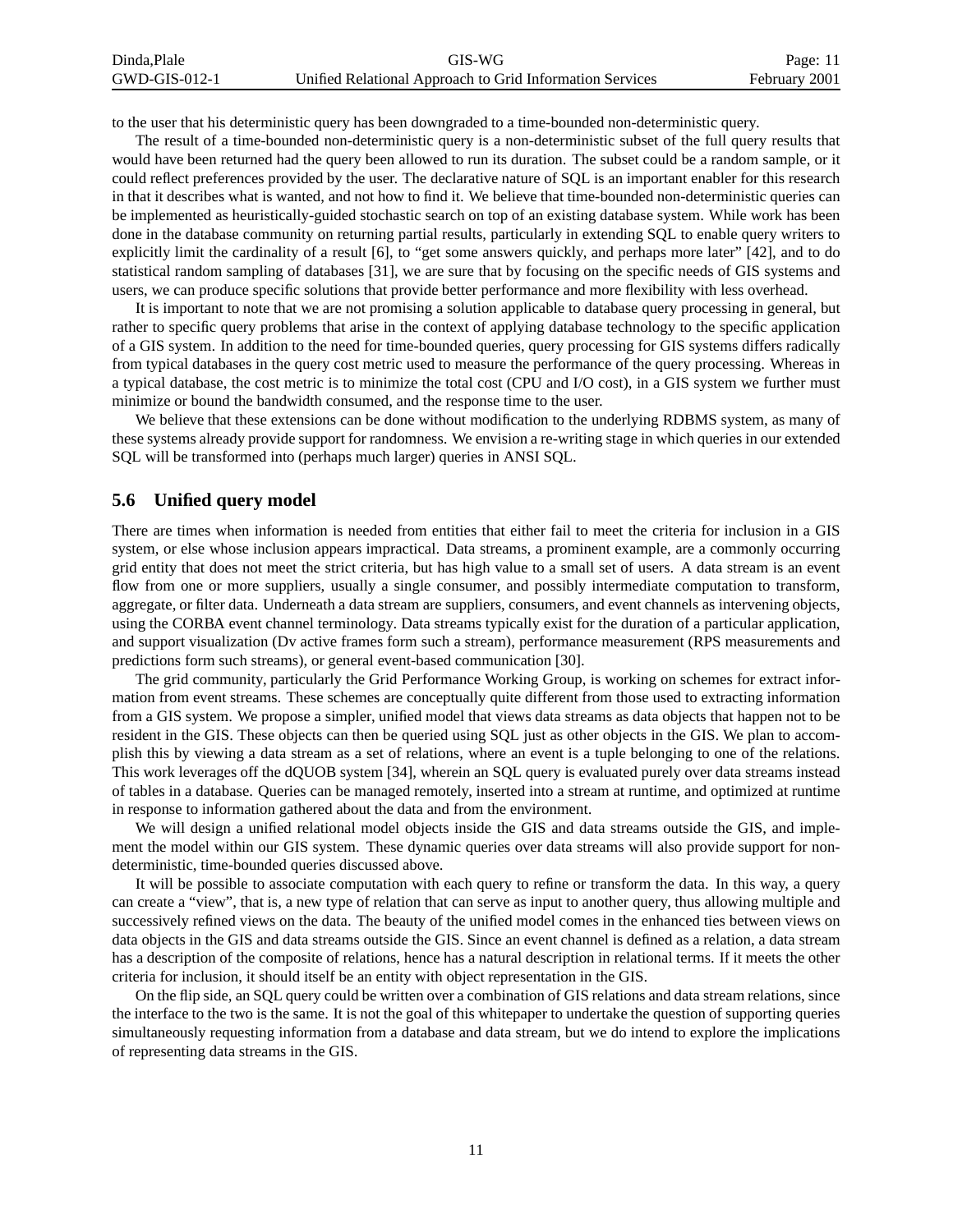#### **5.7 Decentralized administration**

One clear benefit to the hierarchical data model used in current and proposed GIS systems is that it naturally decomposes across administrative boundaries. Indeed, LDAP even has the notion of delegating a query to a server responsible for a particular subtree. RDBMS systems are not designed with this kind of decentralized administration, or even the notion of multiple administrative domains in mind. We acknowledge that this is an issue that requires consideration. We are only beginning to consider it.

Page: 12

#### **5.8 Interoperability**

Our approach envisions a unified relational GIS system as a relatively stand-alone system, providing both high speed updates and sophisticated compositional queries to all users. However, we fully expect that this will not be the only mode of operation. We envision two other ways in which the system could be used. The first is as an indexing node within the context of the GIS working group's evolving standard. The second is a value-add service, which would collect data from other GIS and performance monitoring systems and then provide more powerful query service on that data.

### **6 Conclusion**

The relational Grid information services task group is in the early stages of developing a system and a standard for a unified relational GIS. We believe that the approach we have outlined here is a powerful and productive one.

This first white paper of the task group outlines an approach to Grid information services (GIS) that is based on the relational data model. While conceived as operating stand-alone, the system proposed herein could also be viewed as a complementary system, or as a set of services that would complement and interoperate with systems built according to the standards emerging from the Grid Information Services working group and the Grid Performance working group.

We are interested in expanding task group membership and welcome ideas and discussion. For more information, please check out our web page: http://www.cs.nwu.edu/~pdinda/relational-gis.

### **Appendix A: Discussion of schema**

Figure 3 presented our tentative schema in graphical form. In this appendix, we show how a database can be created from the schema using the SQL language. The specific target database here is Oracle, although, to the best of our knowledge, these SQL calls should work on any database that supports ANSI-standard SQL.

Perl scripts for creating and performing simple queries against this database are available from our web page (http://www.cs.nwu.edu/-pdinda/relational-gis). It is important to note that this is a rapidly evolving schema, and thus will change soon. In addition, it currently has only minimal integrity constraints and other sanity checks. Tables with similarly or identically named columns are implicitly associated.

In thisschema, each row of each table is a unique data object with a time stamp noting its insertion. The uniqueifiers table keeps track of the GUIDs, and maps them to their timestamp and a short note:

```
CREATE TABLE uniqueifiers
(
   id NUMBER(12) NOT NULL PRIMARY KEY,
   ts CHAR(15),
   note VARCHAR2(255)
);
```
The network topology is represented by three tables, consisting of nodes, links, and paths.

```
CREATE TABLE networknodes
(
   ip NUMBER(12),
  hors CHAR(1),
   id NUMBER(12) NOT NULL PRIMARY KEY
```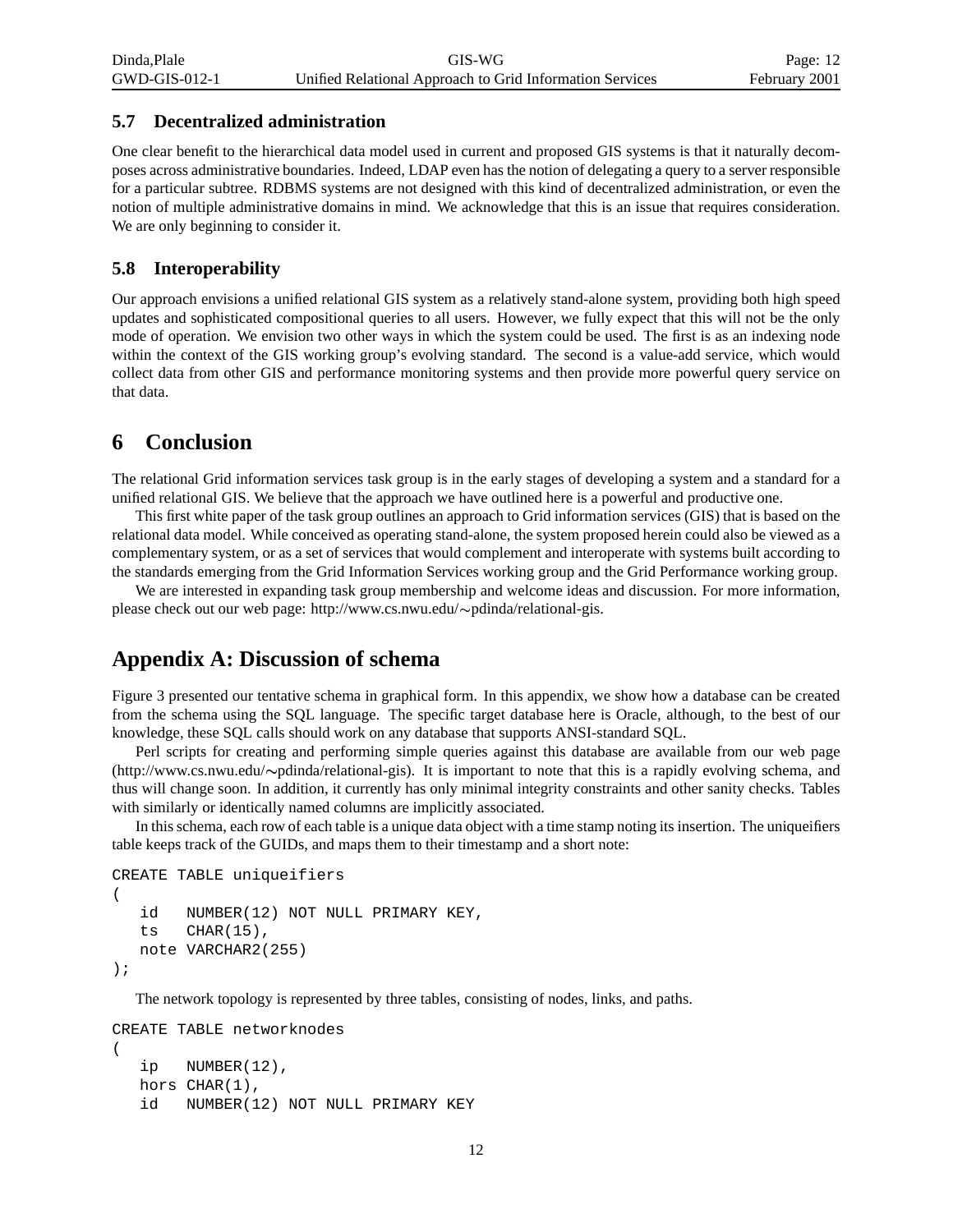```
);
CREATE TABLE networklinks
(
   ip1 NUMBER(12),
   ip2 NUMBER(12),
   id NUMBER(12) NOT NULL PRIMARY KEY
);
CREATE TABLE networkpaths
(
   ip1 NUMBER(12),
   ip2 NUMBER(12),
   id NUMBER(12) NOT NULL PRIMARY KEY
);
```
In the above, a network node identifies whether it is a host or a switch using the "hors" field. Hosts are described by two tables:

```
CREATE TABLE hosts
(
  ip NUMBER(12),
  name VARCHAR(256),
  id NUMBER(12) NOT NULL PRIMARY KEY
);
CREATE TABLE hostdata
(
  ip NUMBER(12),
  numproc NUMBER(10),
  mhz NUMBER(10),
  arch CHAR(16),
  os CHAR(16),
  osv NUMBER(10),
  mem NUMBER(10),
  vmem NUMBER(10),
  dasd NUMBER(10),
  loc VARCHAR(256),
  usr VARCHAR(256),
  id NUMBER(12) NOT NULL PRIMARY KEY
);
```
The hosts table contains a minimal set of information about the host, merely its name and IP address. The hostdata table contains an extensible set of information about the host, such as its computational capacity, disk storage, versions of different software, its location, and its owner. The IP address of the host associates it with its network node entry and with data about the host.

Network switches are described by three tables.

```
CREATE TABLE switches
(
   ip NUMBER(12),a
  name VARCHAR2(255),
   id NUMBER(12) NOT NULL PRIMARY KEY
);
```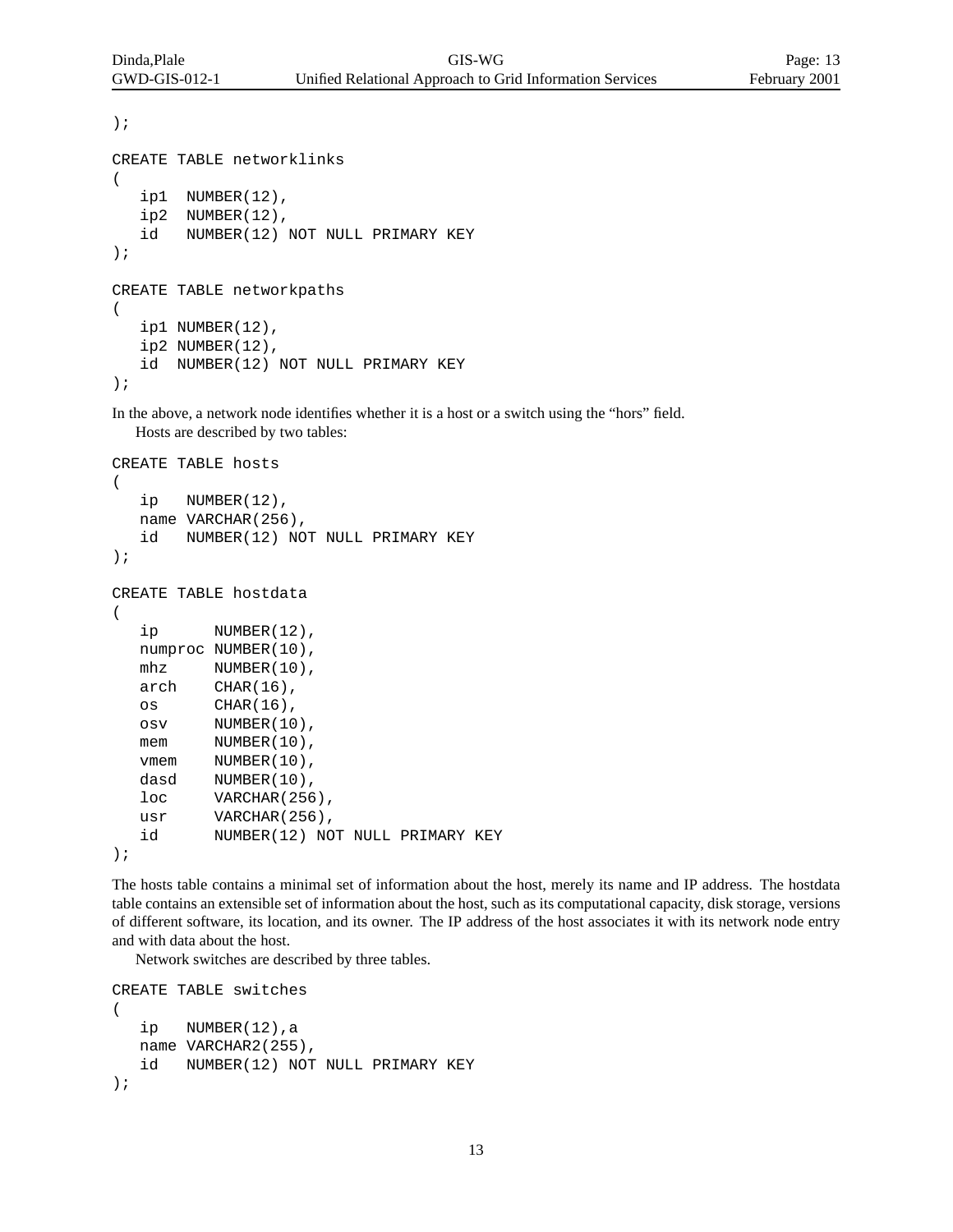```
CREATE TABLE switchports
(
  ip NUMBER(12),
  portip NUMBER(10),
   id NUMBER(12) NOT NULL PRIMARY KEY
);
CREATE TABLE switchdata
(
   ip NUMBER(12),
   type NUMBER(10),
   loc VARCHAR2(255),
  usr VARCHAR2(255),
   id NUMBER(12) NOT NULL PRIMARY KEY
);
```
Like a host, a switch is considered to have a distinguished ip address, but it may also have several other ip addresses, one for each of its ports. The distinguished ip address of a switch associates it with its network node entry, with its other ports, and with its entry in the switchdata table, which provides more information about the switch, such as its type and location.

A particular kind of switch or host may have certain performance characteristics, or benchmark information that could be shared. The switchbenchmarks and hostbenchmarks tables associate the results of such benchmarks with the hardware and software used:

```
CREATE TABLE switchbenchmarks
(
  bt NUMBER(10),
  type NUMBER(10),
  perf NUMBER(10),
  perfblob BLOB,
  id NUMBER(12) NOT NULL PRIMARY KEY
);
CREATE TABLE hostbenchmarks
(
  bt NUMBER(10),
  numproc NUMBER(10),
  mhz NUMBER(10),
  arch CHAR(16),
  os CHAR(16),
  osv NUMBER(10),
  mem NUMBER(10),
  vmem NUMBER(10),
  dasd NUMBER(10),
  perf NUMBER(10),
  perfblob BLOB,
  id NUMBER(12) NOT NULL PRIMARY KEY
);
```
In the above, "bt" refers to a benchmark type, which is some type within a future standardized hierarchy of benchmarks. Furthermore, a benchmark must collapse its performance measurement into a floating point number, perf. It may also provide more detailed information within an opaque binary large object.

In addition, *specific* hosts and switches may have been benchmarked at certain points in time:

CREATE TABLE hostspecificbenchmarks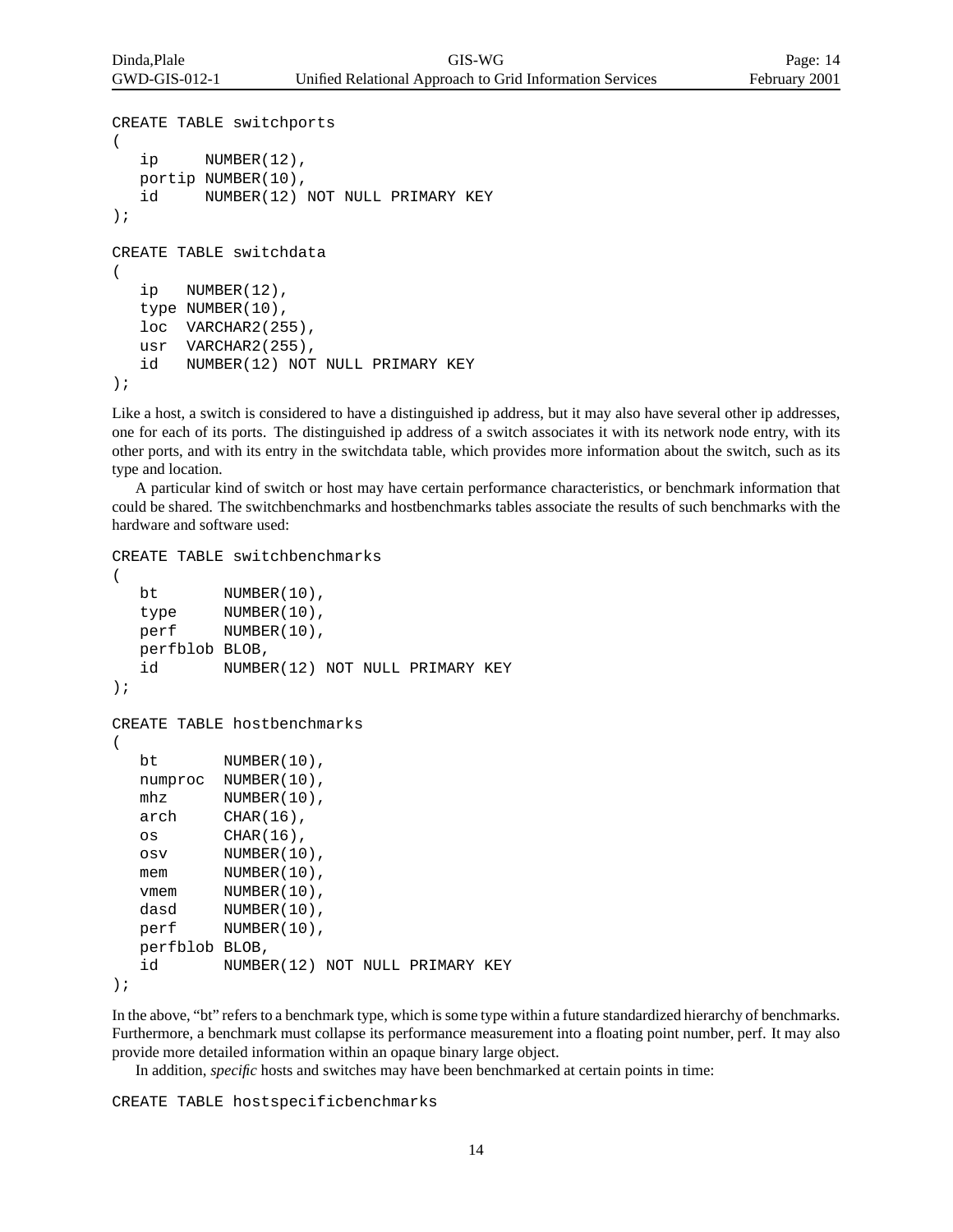```
(
  bt NUMBER(10),
  ip NUMBER(12),
  perf NUMBER(10),
  perfblob BLOB,
  id NUMBER(12) NOT NULL PRIMARY KEY
);
CREATE TABLE switchspecificbenchmarks
(
 bt NUMBER(10),
 ip NUMBER(12),
 perf NUMBER(10),
 perfblob BLOB,
 id NUMBER(12) NOT NULL PRIMARY KEY
);
```
It is important to note that both the mapping from hardware type to benchmark and from specific node to benchmark is many-to-many.

Analogously, there are also benchmarks for specific links and paths within the network. These are likely eventually to be dynamic information provided through a streaming interface.

CREATE TABLE linkbenchmarks

```
(
  bt NUMBER(10),
  ip1 NUMBER(12),
  ip2 NUMBER(12),
  type NUMBER(10),
  perf NUMBER(10),
  perfblob BLOB,
  id NUMBER(12) NOT NULL PRIMARY KEY
);
CREATE TABLE pathbenchmarks
(
  bt NUMBER(10),
  ip1 NUMBER(12),
  ip2 NUMBER(12),
  type NUMBER(10),
  perf NUMBER(10),
  perfblob BLOB,
  id NUMBER(12) NOT NULL PRIMARY KEY
);
```
The remainder of the tables in the schema are designed for managing the configurations of stream-oriented software such as RPS prediction systems.

Streams are sourced from data sources:

```
CREATE TABLE datasources
\big(dsid NUMBER(10),
   dst NUMBER(10),
   id NUMBER(12) NOT NULL PRIMARY KEY
);
```
A data source has a type and an identifier. Dsts are types in a future standardized hierachy.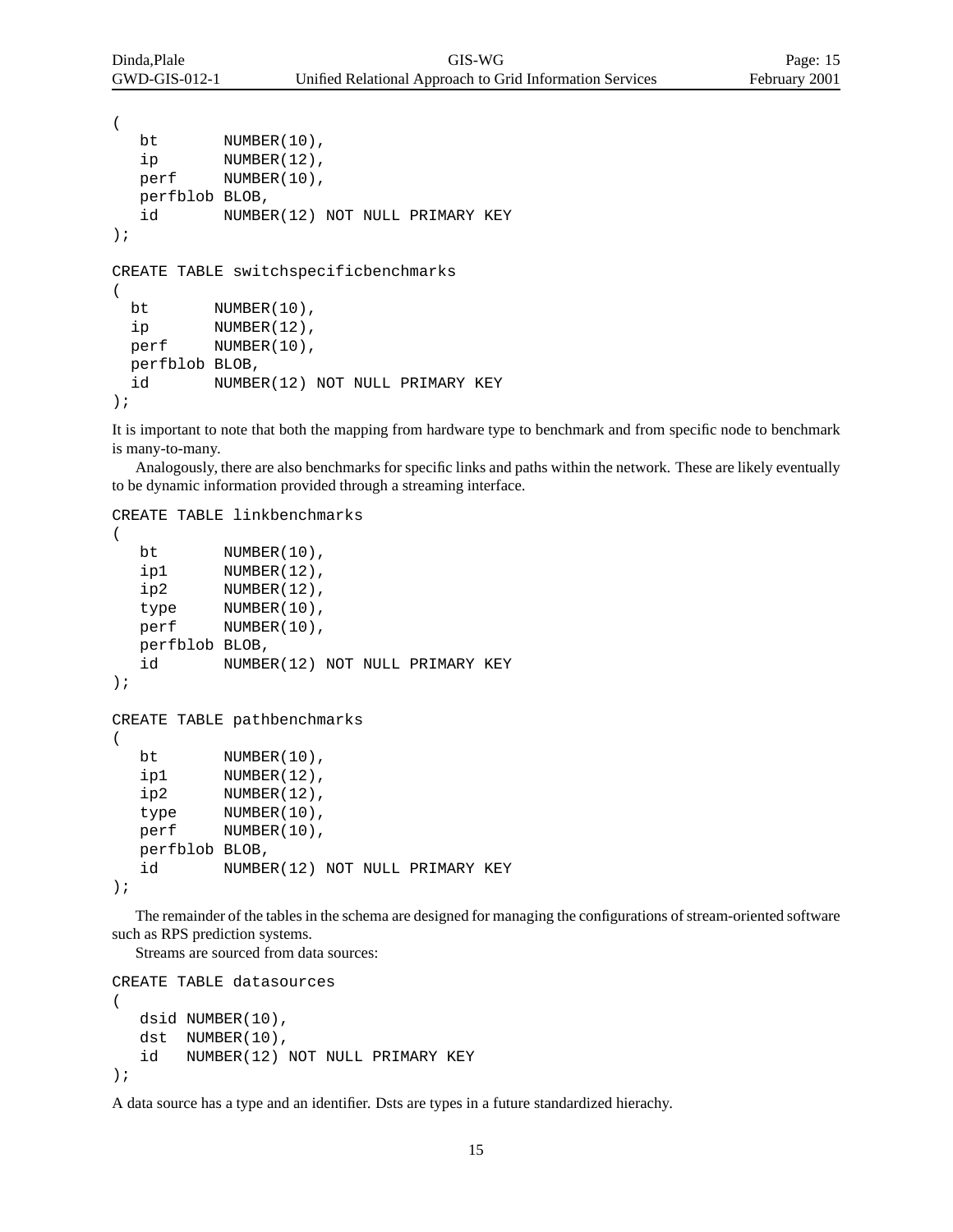Two current examples of data sources within the context of RPS are flow sources, which are measurements of network bandwidth using Remos, and nodesources, which are measurements of host load using RPS-internal sensors.

```
CREATE TABLE flowsources
(
   dsid NUMBER(10),
   ip1 NUMBER(12),
   ip2 NUMBER(12)
   id NUMBER(12) NOT NULL PRIMARY KEY
);
CREATE TABLE nodesources
(
  dsid NUMBER(10),
   ip NUMBER(12)
   id NUMBER(12) NOT NULL PRIMARY KEY
);
```
RPS-like systems consist of components, or modules, that attach to each other in various ways. The modules table provides a list of the currently running modules:

```
CREATE TABLE modules
(
  mid NUMBER(10),
  mt NUMBER(10),
  dsid NUMBER(10),
   id NUMBER(12) NOT NULL PRIMARY KEY
);
```
Each runing module has a unique identifier, a type, and the identifier of the underlying data source on whose data stream it is operating. Again, module types are types with a future standardized type hierarchy. Modules can be found in the moduleexecs table, which has executable blobs of the different module types for different architectures and system software:

```
CREATE TABLE moduleexecs
(
  mt NUMBER(10),
  arch CHAR(16),
  os CHAR(16),
  minosv NUMBER(10),
  ver NUMBER(10),
  execblob BLOB,
  id NUMBER(12) NOT NULL PRIMARY KEY
);
```
Modules interface to the rest of the world through endpoints. Endpoints are listed separately in a table that associates endpoint ids with module ids, and another table that associates endpoint ids with a description of the endpoints.

```
CREATE TABLE endpoints
(
   mid NUMBER(10),
   epid NUMBER(10)
   id NUMBER(12) NOT NULL PRIMARY KEY
);
CREATE TABLE endpointdata
```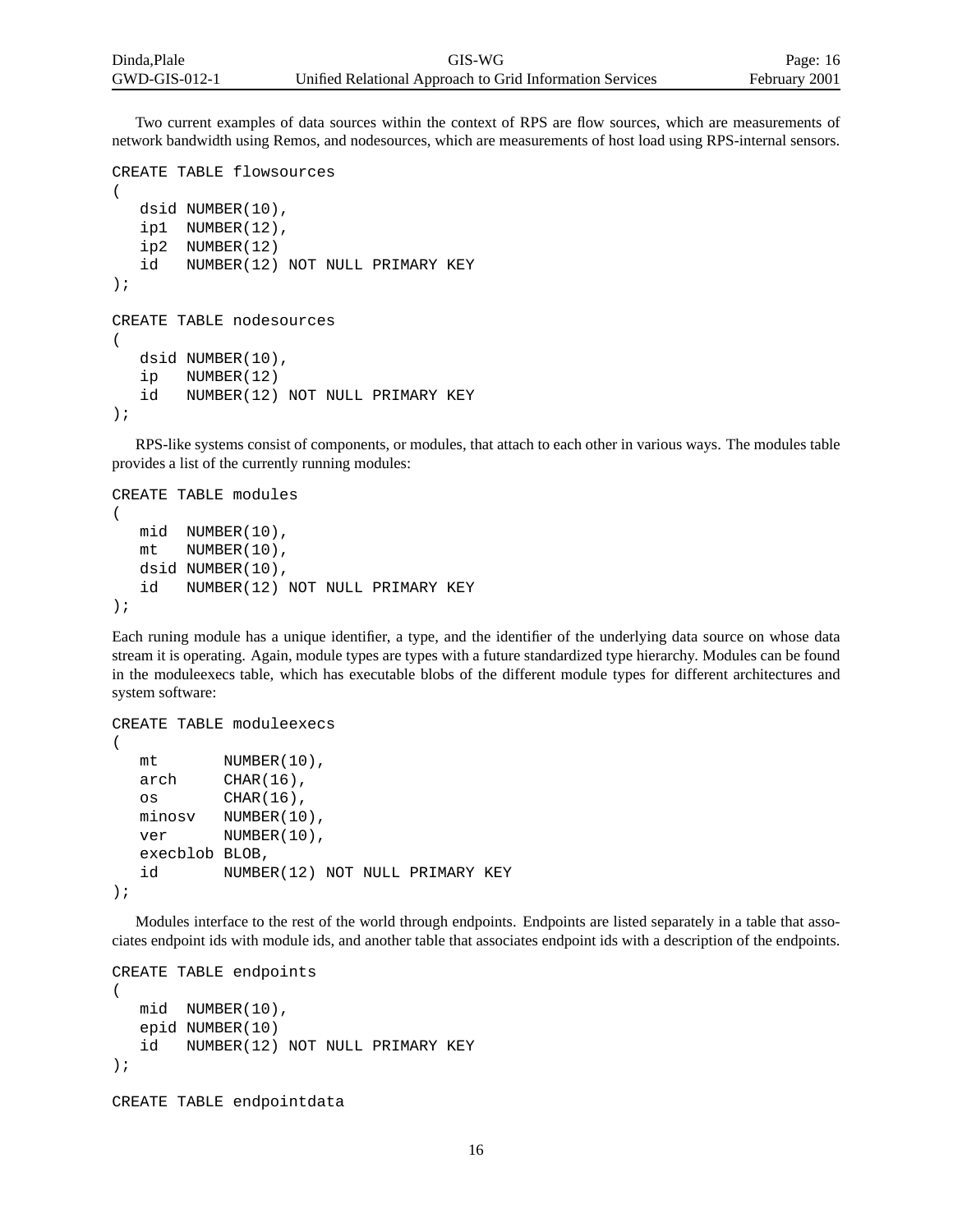```
(
  epid NUMBER(10),
  ct NUMBER(10),
  ip NUMBER(12),
  port NUMBER(10),
  fn VARCHAR(256),
  id NUMBER(12) NOT NULL PRIMARY KEY
);
```
Endpoints may support differnt communication types (udp, tcp), and usually have a port associated with them.

## **References**

- [1] ADJIE-WINOTO, W., SCHWARTZ, E., BALAKRISHNAN, H., AND LILLEY, J. The design and implementation of an intentional naming system. In *Proceedings of the 17th ACM Symposium on Operating System Principles* (December 199).
- [2] AESCHLIMANN, M., DINDA, P., KALLIVOKAS, L., LOPEZ, J., LOWEKAMP, B., AND O'HALLARON, D. Preliminary report on the design of a framework for distributed visualization. In *Proceedings of the International Conference on Parallel and Distributed Processing Techniques and Applications (PDPTA'99)* (Las Vegas, NV, June 1999), CSREA Press, pp. 1833–1839.
- [3] ALBITZ, P., AND LIU, C. *DNS and BIND*. O'Reilly and Associates, Inc., Sebastopol, California, 1992.
- [4] BECLA, J., AND HANUSHEVSKY, A. Creating large scale database servers. In *IEEE Symposium of High Performance Distributed Computing (HPDC)* (August 2000).
- [5] BUYYA, R., GIDDY, J., AND ABRAMSON, D. An economy grid archicture for service-oriented distributed computing. In *Proceedings of the 10th IEEE Heterogeneous Computing Workshop* (April 2001). To Appear.
- [6] CAREY, M., AND KOSSMANN, D. On saying "enough already!" in sql. In *ACM SIGMOD Conference* (1997).
- [7] CURTIN, M., AND DOLSKE, J. A brute force search of des keyspace. *;login:* (May 1998).
- [8] DINDA, P., LOWEKAMP, B., KALLIVOKAS, L., AND O'HALLARON, D. The case for prediction-based besteffort real-time systems. In *Proc. of the 7th International Workshop on Parallel and Distributed Real-Time Systems (WPDRTS 1999)*, vol. 1586 of *Lecture Notes in Computer Science*. Springer-Verlag, San Juan, PR, 1999, pp. 309–318. Extended version as CMU Technical Report CMU-CS-TR-98-174.
- [9] DINDA, P. A. The statistical properties of host load. *Scientific Programming 7*, 3,4 (1999). A version of this paper is also available as CMU Technical Report CMU-CS-TR-98-175. A much earlier version appears in LCR '98 and as CMU-CS-TR-98-143.
- [10] DINDA, P. A. *Resource Signal Prediction and Its Application to Real-time Scheduling Advisors*. PhD thesis, School of Computer Science, Carnegie Mellon University, May 2000. Available as Carnegie Mellon University Computer Science Department Technical Report CMU-CS-00-131.
- [11] DINDA, P. A., AND O'HALLARON, D. R. Fast message assembly using compact address relations. In *Proc. of SIGMETRICS '96* (Philadelphia, 1996), ACM, pp. 47–56.
- [12] DINDA, P. A., AND O'HALLARON, D. R. An extensible toolkit for resource prediction in distributed systems. Tech. Rep. CMU-CS-99-138, School of Computer Science, Carnegie Mellon University, July 1999.
- [13] DINDA, P. A., AND O'HALLARON, D. R. Host load prediction using linear models. *Cluster Computing 3*, 4 (2000), 265–280. To Appear. An earlier version appeared in HPDC'99.
- [14] EISENHAUER, G., BUSTAMENTE, F., AND SCHWAN, K. Event services for high performance computing. In *IEEE International High Performance Distributed Computing (HPDC)* (August 2000).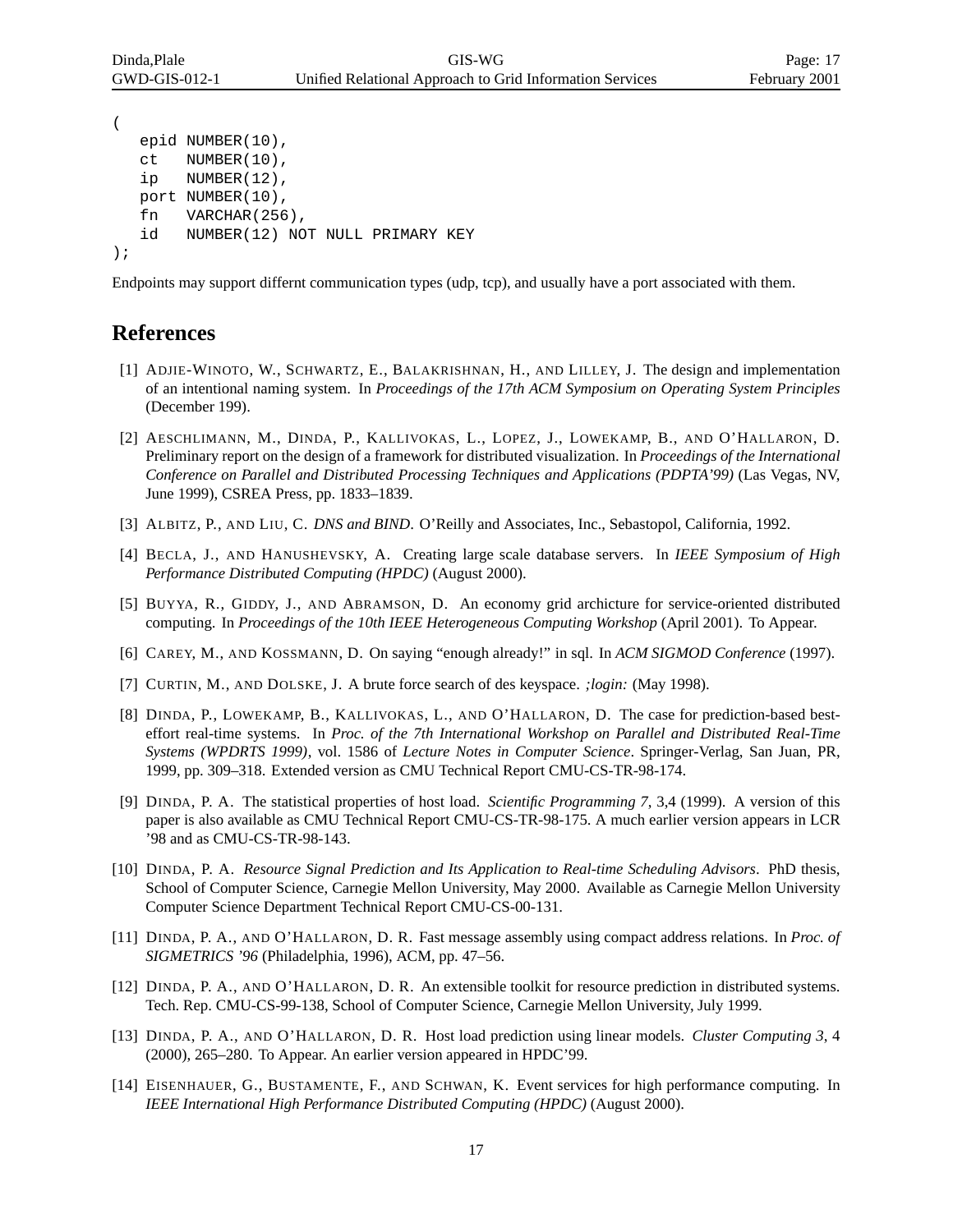- [15] FITZGERALD, S., FOSTER, I., KESSELMAN, C., VON LASZEWSKI, G., SMITH, W., AND TUECKE, S. A directory service for configuring high-performance distributed computations. In *Proceedings of the Sixth IEEE Symposium on High Performance Distributed Computing (HPDC '97)* (1997), pp. 365–375.
- [16] FOSTER, I., AND CARL KESSELMAN, E. *The Grid: Blueprint for a Future Computing Infrastructure*. Morgan Kaufmann, 1999.
- [17] FOSTER, I., AND KESSELMAN, C. Globus: A metacomputing infrastructure toolkit. *International Journal of Supercomputer Applications 11*, 2 (1997), 115–128.
- [18] FOSTER, I., AND KESSELMAN, C., Eds. *The Grid: Blueprint for a New Computing Infrastructure*. Morgan Kaufmann, 1999.
- [19] GRID FORUM. Grid forum web site. http://www.gridforum.org.
- [20] GRID FORUM. Grid information servies working group. http://www.gridforum.org.
- [21] GRID FORUM. Grid performance working group. http://www.gridforum.org.
- [22] GRIMSHAW, A. S., AND WULF, W. A. The legion vision of a worldwide virtual computer. *Communications of the ACM 40*, 1 (1997).
- [23] GROSS, T., O'HALLARON, D., AND SUBHLOK, J. Task parallelism in a High Performance Fortran framework. *IEEE Parallel & Distributed Technology 2*, 3 (1994), 16–26.
- [24] JIM GRAY, E., Ed. *The Benchmark Handbook (for Database and Transaction Processing Systems)*, 2 ed. Morgan Kaufmann, 1993.
- [25] LAMPSON, B. W. Designing a global name service. In *4th ACM Symposium on Principles of Distributed Computing* (August 1986).
- [26] LOPEZ, J., AND O'HALLARON, D. Runtime support for adaptive heavyweight services. In *Proc. of 5th Workshop on Languages, Compilers, and Run-time Systems for Scalable Computers (LCR2000)* (Rochester, NY, 2000), Lecture Notes in Computer Science, Springer-Verlag. to appear.
- [27] LOWEKAMP, B., MILLER, N., SUTHERLAND, D., GROSS, T., STEENKISTE, P., AND SUBHLOK, J. A resource monitoring system for network-aware applications. In *Proceedings of the 7th IEEE International Symposium on High Performance Distributed Computing (HPDC)* (July 1998), IEEE, pp. 189–196.
- [28] LOWEKAMP, B., O'HALLARON, D., AND GROSS, T. Direct queries for discovering network resource properties in a distributed environment. In *Proceedings of the 8th IEEE International Symposium on High Performance Distributed Computing (HPDC99)* (August 1999), pp. 38–46.
- [29] MYERS, A., DINDA, P., AND ZHANG, H. Performance characteristics of mirror servers on the internet. In *Proceedings of the Eighteenth Annual Joint Conference of the IEEE Computer and Communications Societies (IEEE INFOCOM '99)* (March 1999), IEEE, pp. 304–312. (Volume I).
- [30] OLESON, V., SCHWAN, K., EISENHAUER, G., PLALE, B., PU, C., AND AMIN, D. Operational information systems - an example from the airline industry. In *Proceedings of the First Workshop on Industrial Experiences with Systems Software (WIESS '00)* (October 2000).
- [31] OLKEN, F. *Random Sampling from Databases*. PhD thesis, University of California, Berkeley, 1993.
- [32] ORGANIZATION, I. I. T. S. *Understanding LDAP*. IBM Corporation, 1998.
- [33] PLALE, B., ELLING, V., EISENHAUER, G., SCHWAN, K., KING, D., AND MARTIN, V. Realizing distributed computational laboratories. *International Journal of Parallel and Distributed Systems and Networks 2*, 3 (1999).
- [34] PLALE, B., AND SCHWAN, K. dQUOB: Managing large data flows using dynamic embedded queries. In *IEEE International High Performance Distributed Computing (HPDC)* (August 2000).